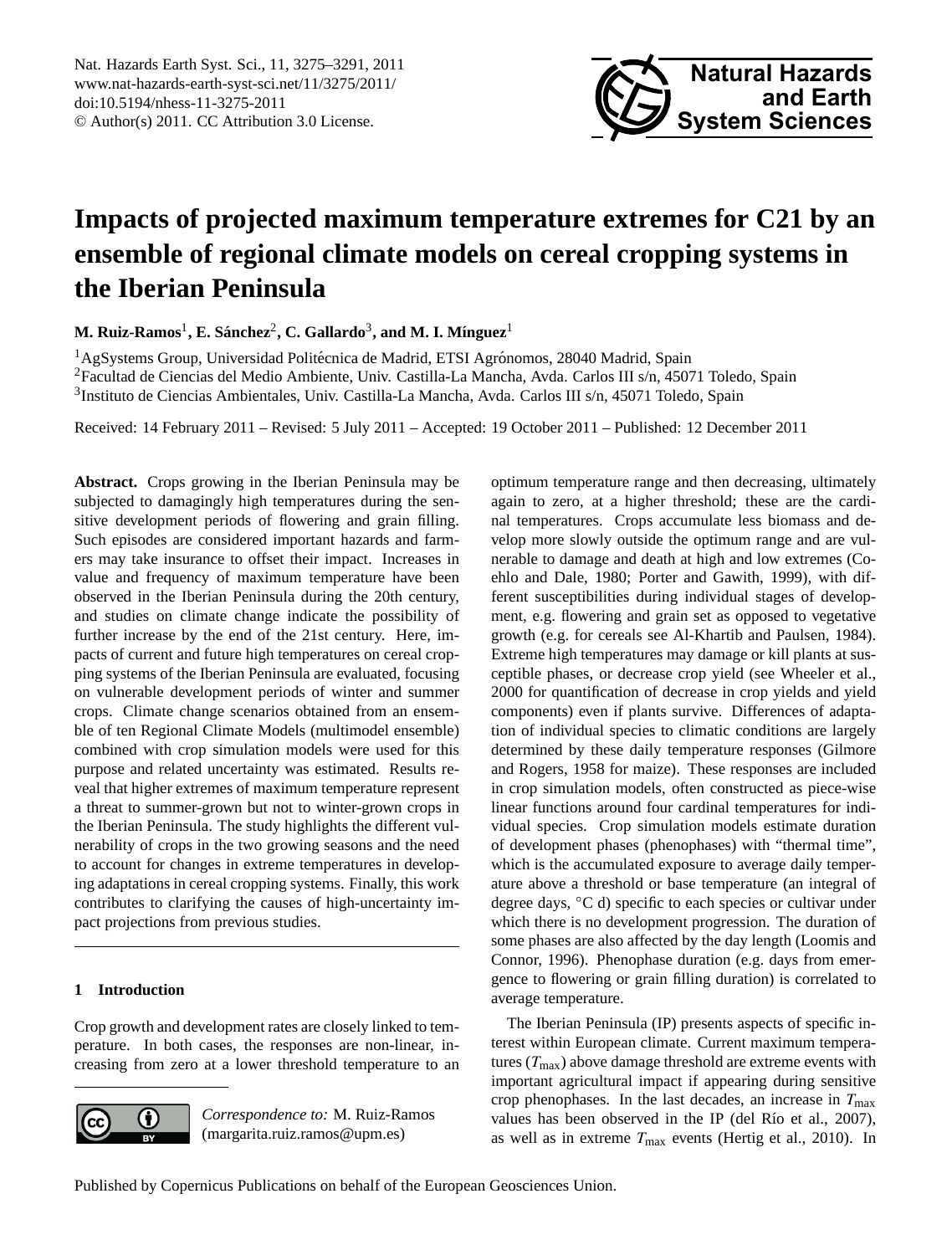Europe, an example of damages was the heat wave of 2003  $(Schär et al., 2004)$  that caused a reduction in primary productivity, including crop yields (Ciais et al., 2005).

In the Fourth Assessment Report of the Intergovernmental Panel on Climate Change (IPCC), the IP is referred to as being significantly affected by climate change because projections of increase in mean temperature,  $T_{\text{max}}$ , water stress, and extreme events are among the largest in Europe (Alcamo et al., 2007; Christensen et al., 2007). Ecophysiological crop simulation models are the main integrating tool to evaluate impact of future conditions and extreme events on agricultural productivity. The climatic data needed as inputs in crop simulation models are provided by global climate models (GCMs). These models generate the variables simulating present and future climate, the latter under different scenarios of greenhouse gas emissions, but at a spatial resolution that is usually too poor for impact studies. Several methodologies have been proposed for increasing the spatial details of GCMs outputs, and Regional Climate Models (RCMs) have been one of the most successful and used (Giorgi et al., 2001). RCMs are models conceptually similar to GCMs, but are applied to a limited region of the planet, thus needing inputs from GCMs for atmospheric variables as the lateral boundary conditions of the domain or region where they are being applied. Additionally, RCMs have a greater grid resolution. This methodology gives better results in complex orographic regions, heterogeneous land-surface conditions and terrains and coastal processes (Mearns et al., 2003) as with the IP (Guereña et al., 2001), enabling regional impact studies. Extreme event studies also benefit from the high resolution of RCM in comparison to GCMs (Beniston et al., 2007).

Studies on regional climate change with RCMs over Europe project an increase in average, minimum, and maximum temperatures (Christensen et al., 2007; Déqué et al., 2007), as well as in events of extreme  $T_{\text{max}}$  either in frequency or in intensity (Beniston et al., 2007, Kjellström et al., 2007, Diffenbaugh et al., 2007 and Sánchez et al., 2004 for the Mediterrenean area including the IP). The impacts on crops are the result of the interaction of these projected increases with other effects that climate change may have on crops, mainly due to  $CO<sub>2</sub>$  increased concentration (Ainsworth et al., 2009), and on crop phenology (Guereña et al., 2001; Rosenzweig et al., 2000; Sadras and Monzon, 2006). Thus, climate change alters timing and duration of vulnerable phenological phases. Projections of extreme events during these vulnerable periods are referred to here as "effective impact".

The use of an ensemble of climate models that have different parameterizations and numerical schemes to simulate the atmospheric processes generates a range of possible results that enable the evaluation of uncertainties. Uncertainties of impact projections should also be estimated, as with climate projections (Déqué et al., 2007), because they are incorporated along the modelling climate-to-impact chain. Uncertainties linked to crop simulation models have to be added to the former (Ruiz-Ramos and Mínguez, 2010). Modelling chains, with or without the use of ensembles, are currently a standard methodology in this type of studies (Alcamo et al., 2007; and specifically for the Iberian Peninsula, Mínguez et al., 2007; Ruiz-Ramos and Mínguez, 2010). This approach has also been used for impact of extreme events on crops under climate change conditions, either using GCMs or RCMs. For example, Rosenzweig et al. (2000) have analysed expected impacts of average temperature increase in the USA, including extreme events of  $T_{\text{max}}$ , finding a probable reduction on potential crop yield and severe economic losses due to "extremely high temperatures" in the 2030s. In northern Europe, Semenov (2009) has studied changes in the probability of heat stress around flowering of wheat for the 2020s and the 2050s, using a wheat simulation model combined with high-resolution climate scenarios based on the output from a RCM, while Semenov and Stratonovich (2010) studied the same variable in northern, central and southern Europe for the 2046–2065 period. In the Mediterranean area, Alcamo et al. (2007) report increases in the frequency of extreme climate events such as heat stress during flowering period by the end of the C21. Also in the Mediterranean and for the last decades of C21, these increases have been projected by Moriondo et al. (2010a) using data from a RCM. Moriondo and Bindi (2006) have studied the frequency of events with  $T_{\text{max}}$  above and stressful thresholds for a summer and a winter crop, comparing results when applying outputs from a GCM, a RCM, and statistical downscaling to a crop model. Studies with RCM ensembles are few (of the ones cited above, only that of Semenov and Startonovich (2010) uses an ensemble of GCMs in combination with a weather generator), so the evaluation of uncertainties associated to projections is difficult. Furthermore, studies covering climate variability at site level are also scarce; Semenov and Stratonovich (2010) include one Spanish site, and Moriondo et al. (2010a) support the capability of the crop model on comparison to EUROSTAT database.

Our former work and in particular Ruiz-Ramos and Mínguez (2010) were focused on means, interannual variability and their related uncertainty, and did not include any extreme analysis. Extremes do not present the same statistical nor climatic behaviour as means and their estimation usually shows greater uncertainty than mean trends. Their effect on crops can be also very different and relevant for risk management and insurance companies. For this reason, the present work is devoted specifically to extreme events relevant for the IP. The objective of this paper is to generate projections of changes in the effective impact of  $T_{\text{max}}$  extreme events in winter and summer crops under climate change scenarios. Projections are done for 11 representative locations of the IP with a multimodel ensemble of RCMs in combination with crop simulation models, i.e. a climate-impact ensemble, to evaluate uncertainties associated to these projections with the aim of improving future adaptation strategies of cropping systems.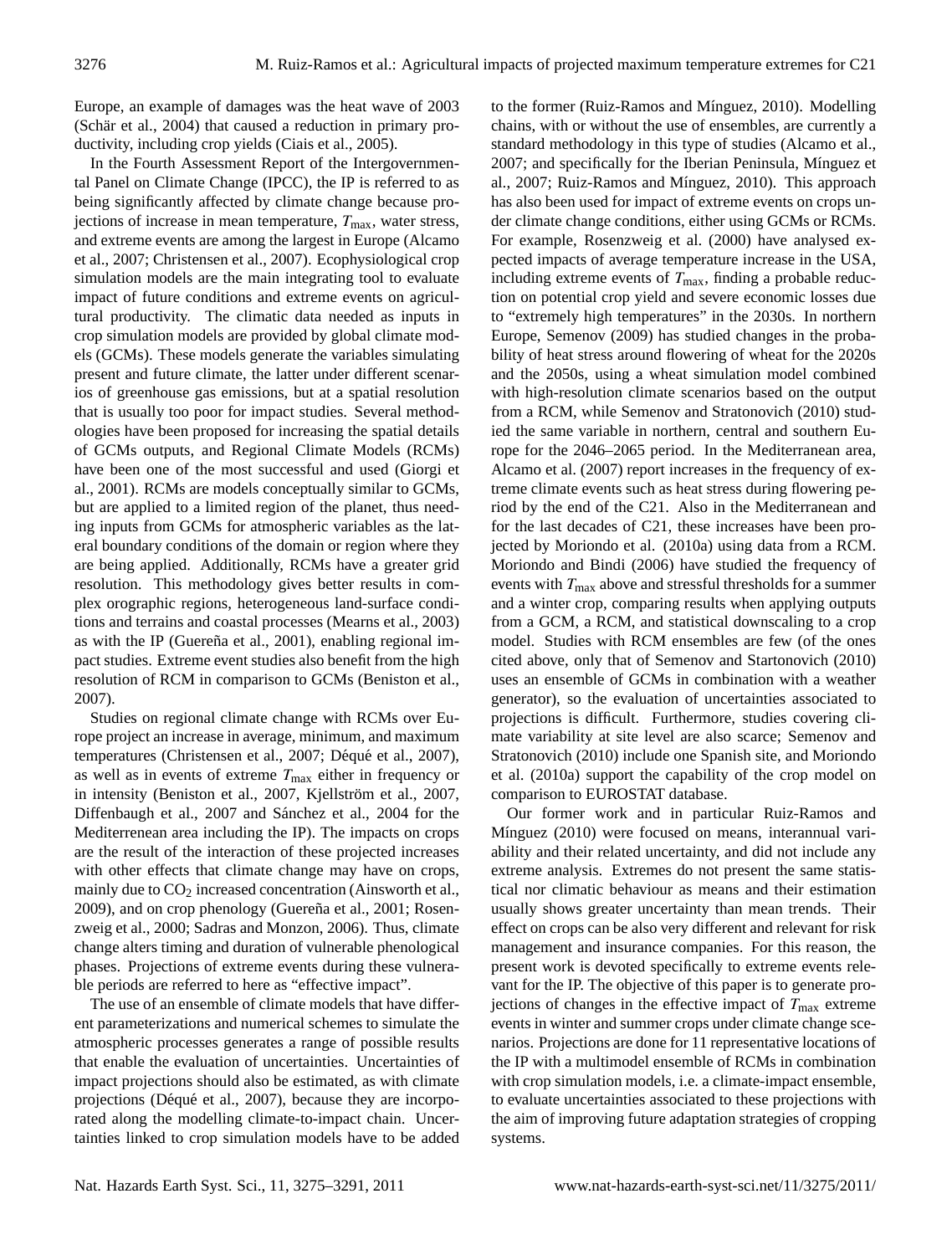The paper has been organized as follows: the methodology section presents the climate data used, the crop modelling guidelines, the extremes indices selected, and the uncertainty treatment. The results section begins with the results for climatic-only indices, followed by the results from stress indices due to  $T_{\text{max}}$  extremes events. Summer and winter crops have been analized separately and uncertatinty is included for both of them. The paper ends with a general discussion and the main conclusions of this study.

### **2 Material and methods**

## **2.1 Ensemble of climate models**

The regional climate multimodel ensemble generated by the European Project PRUDENCE (ref. EVK2-2001-00156, Christensen and Christensen, 2007) was used in this work with the following 10 RCMs: HIRHAM (DMI), ARPEGE (CNRM), HadRM3H (HC), CHRM (ETH), CLM (GKSS), REMO (MPI), RCAO (SMHI), PROMES (UCLM), RegCM (ICTP) and RACMO (KNMI). The RCMs were nested in the GCM HadAM3H and two RCMs, ARPEGE and RCAO, used the boundary conditions of the GCMs HadCM3 and ECHAM/OPYC4, respectively. Simulations were used for the 1961–1990 period and scenario SRES A2 of IPCC (635– 856 ppm CO2, Nakicenovic and Swart, 2000) for the 2070– 2100 period, at a horizontal resolution of  $50 \text{ km} \times 50 \text{ km}$ . The variables taken from the RCMs used are daily  $T_{\text{max}}$  and  $T_{\text{min}}$ , incident solar radiation, relative humidity and wind speed. The biases of RCMs with regard to present climate are analysed in Jacob et al. (2007), showing that biases over the IP are small compared to other European regions.

### **2.2 Crop modelling**

A climate-impact modelling chain is established when daily outputs from the ensemble of climate models are used as inputs in the crop simulation models, and an ensemble of crop yield projections is built (climate-impact ensemble). The crop models used were CERES-maize (Ritchie and Otter, 1985) and CERES-wheat (Jones and Kiniry, 1986) from DSSAT platform (Tsuji et al., 1994). These crop models simulate crop physiological processes, water and nitrogen balances, include species and cultivar characteristics, and their management using as inputs climate variables and soil parameters. Main outputs are biomass, yield, water use, and phenology (phenostages and phenophases). Each cultivar has specific needs of thermal time to complete each phenophase, and also optimum, sub-optimum and threshold damage temperatures. Crop development cycle (from sowing and emergence, to physiological maturity) progresses by daily thermal or photo-thermal accumulation: it is computed as the sum of degree-days or degree-hours-days. The crop models used in this study have been previously calibrated and validated for various Iberian locations and crops (for southern locations: Mariscal, 1993; Rebollo, 1993; for southwest, northeast, northern, southern and centre Plateaux: Iglesias and Mínguez, 1995; for northwest: López-Cedrón et al., 2005; for wheat and maize applicable to all IP: Quemada et al., 1997). Methodology and most yield projections have been described in Mínguez et al. (2004, 2007) and Ruiz-Ramos and Mínguez  $(2010)$ .

The crops chosen were maize and wheat because they represent summer and winter season crops, respectively. Moreover, these crops have different temperature responses: wheat is mostly adapted to temperate regions and has a "C3 photosynthetic pathway" for  $CO<sub>2</sub>$  fixation; and maize is a "C4" species, adapted to warmer climates, and thus grown in summer in temperate regions as it is damaged by temperatures below 8–10 ◦C (Gardner et al., 1985). Both crops were simulated with irrigation (water non-limiting and maximum crop evapotranspiration) to eliminate the effect of changes in precipitation and focus on  $T_{\text{max}}$  effects. A "spring wheat" cultivar was chosen to eliminate vernalisation requirement for flowering ("winter wheat" require exposure to low temperatures,  $0 °C > T > 6–7 °C$ , to induce flowering).

Sowing dates for maize were all in spring, ranging from 30 March in the South of the Iberian Peninsula, 16 April in the Centre, and 16 May in the North; this delay is needed to avoid frost and low temperatures. Wheat was sown in autumn (10 November) for all locations. The outputs from the models used here were dates of emergence (plant appearance above the soil after sowing), flowering, and physiological maturity of the crops, simulated for 11 representative locations of main agricultural areas (Fig. 1).

#### **2.3 Extreme** T **max indices**

Indices were established for flowering and grain filling of wheat and maize and were based on temperature thresholds.  $T_{\text{max}}$  damage threshold for flowering of wheat was set at 31 ◦C, and for grain filling at 35 ◦C, based on averaged values from the literature recompiled by Porter and Gawith (1999). For maize, the threshold chosen for both stages was 35 ◦C, as used by Mearns et al. (1984). Two types of extreme events were used as in Mearns et al. (1984), summarised in Table 1: (1) 31-1d or 35-1d: number of days with  $T_{\text{max}}$  above thresholds  $31^{\circ}$ C and  $35^{\circ}$ C, respectively, and (2) 31-5d or 35-5d: number of events with at least 5 consecutive days with temperatures above 31 ◦C and 35 ◦C, respectively.

Extreme events are usually considered in a specific period, e.g. a month (Mearns et al. (1984) have calculated these events for July in the case of maize). In our work we link the occurrence of extreme events to the development of the crop. To achieve this we have established 3 periods for wheat and maize: (1) YEAR: evaluation of the 12 months or annual impact; (2) FLO: anthesis or flowering, with a fixed duration of 30 days starting 15 days before flowering date and ending 15 days after, i.e. this is a mobile period; and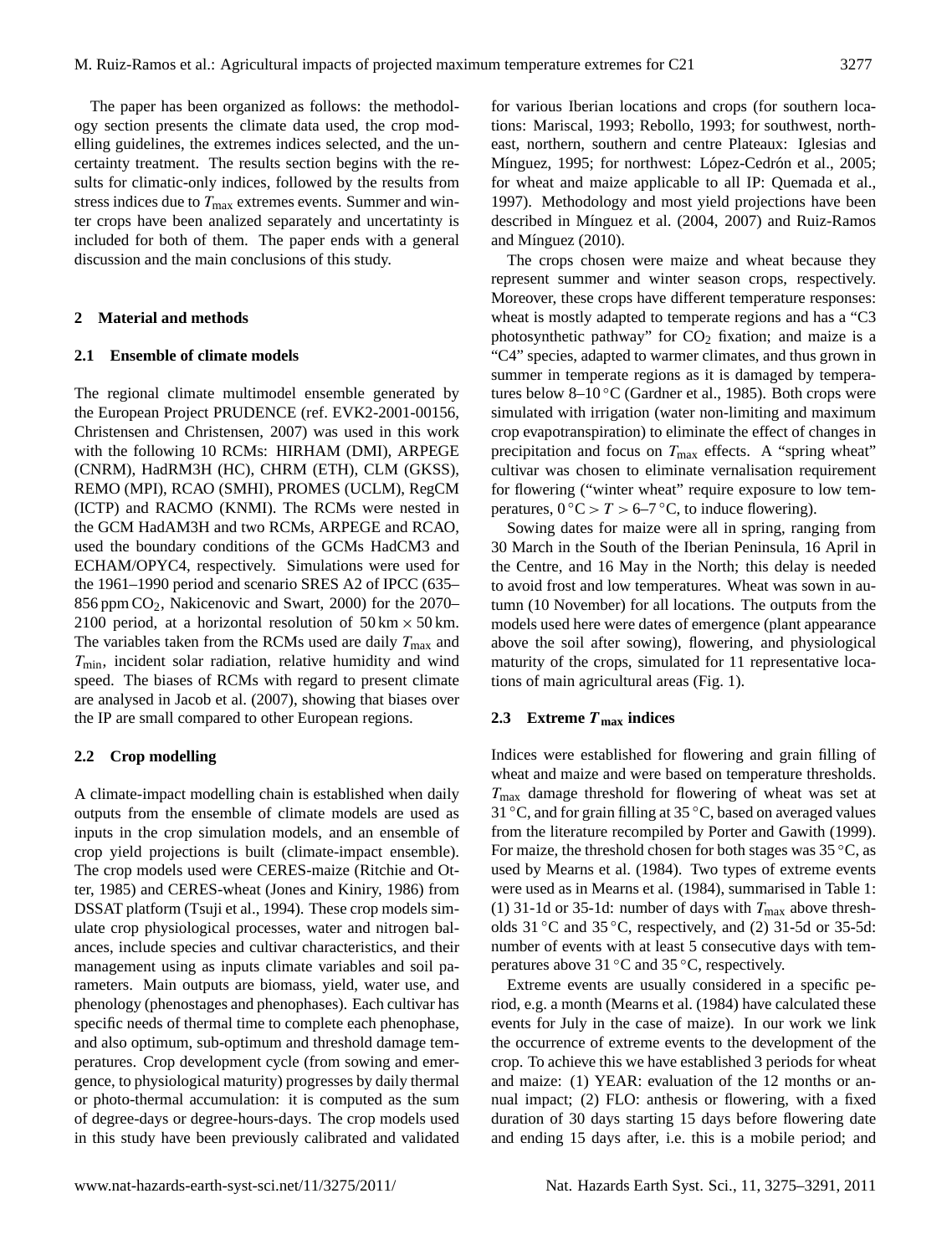

**Fig. 1.** Locations chosen from representative agricultural regions in the Iberian Peninsula that differ in climate, growing conditions and cropping systems. Altitude of NW- and SE-Coast regions is below 50 m above sea level (a.s.l.); SW-Inland, NE-Valley and S-Valley is between 100 and 250 m a.s.l.; NW-Inland and NE are between 450 and 500 m a.s.l. and close to mountain areas; N Plateau, Centre and S-Plateau 1 and 2 are between 550 and 700 m a.s.l.

**Table 1.** Indices calculated for maize and wheat, specifying temperature threshold and period: for climatic indices, period YEAR (annual), and for stress indices, periods FLO (from 15 days before flowering to 15 days after flowering) and GRAIN (from 15 days before flowering to physiological maturity).

|                                                     | <b>MAIZE</b>                 |              | <b>WHEAT</b>                    |
|-----------------------------------------------------|------------------------------|--------------|---------------------------------|
|                                                     | THRESHOLD 35 °C              |              | THRESHOLD 35 °C THRESHOLD 31 °C |
| Climatic indices<br>$YEAR*$<br><b>Stressindices</b> | 35-1d, 35-5d                 | 35-1d, 35-5d | $31-1d$ , $31-5d$               |
| <b>FLO</b><br><b>GRAIN</b>                          | 35-1d, 35-5d<br>35-1d, 35-5d | 35-1d, 35-5d | $31-1d$ , $31-5d$               |

\*For maize: from 1 January to 31 December; for wheat: from 1 October to 30 September

(3) GRAIN: flowering to maturity with variable duration, starting 15 days before flowering and ending in physiological maturity, hereafter referred to as grain filling. The 12-month period was established from 1 January to 31 December for maize (maize-YEAR), and from 1 October to 30 September for wheat (wheat-YEAR), in order to include whole crop cycle. Flowering and maturity dates were simulated for the 11 locations with the climate-impact ensemble. Ten different projections of phenological dates were obtained from each location by the climate-impact ensemble: one for each of the 10 RCM-crop model combination or ensemble member, each projection formed by a 30-yr simulation of current climate and a 30-yr simulation in future scenario conditions. Indices were obtained for 1-day and 5-day events for two crops, and for the 3 periods considered (YEAR, FLO and GRAIN); i.e. 6 indices of extreme events per crop (Table 1).

YEAR indices were called climatic indices because only the ensemble of climate models was used for its calculation (Déqué et al., 2007; Sánchez et al., 2004). FLO and GRAIN were climatic-phenological or stress indices that express effective impact and their calculation is linked to the vulnerable phenostage (flowering) or phenophase (grain filling) of the crop and were obtained with the climate-impact ensemble. In addition, the ratios GRAIN/YEAR and FLO/YEAR were calculated for each index, i.e. the fraction of the annual event YEAR that is damaging occurring during vulnerable periods of the phenostage FLO and phenophase GRAIN. These ratios express in percentage the relative frequency of stress in crop development in comparison with the annual impact, YEAR.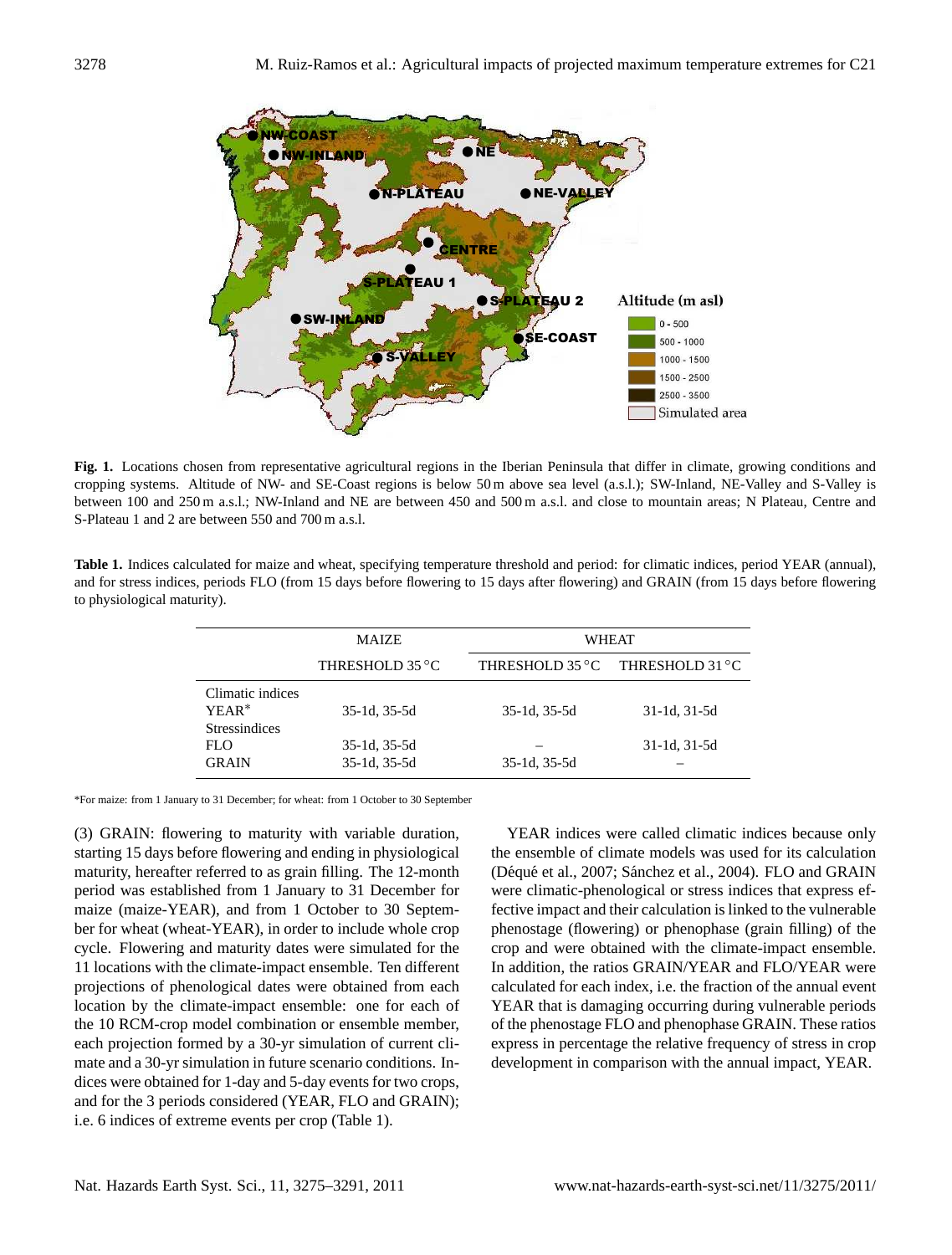#### **2.4 Uncertainty evaluation**

Uncertainties associated to the indices were estimated by calculating the degree of coincidence between members of the climate-impact ensemble, as described in Ruiz-Ramos and Mínguez (2010). Briefly, the degree of coincidence was measured by comparing climatology (30-yr time series) from each RCM-crop model simulation of the same period, location and crop. SPSS software and Games-Howell test were used since the hypothesis of variance homogeneity was not always fulfilled (Field, 2005). The test established the percentage of matching pairs of time series that did not show significant difference; the larger the number of matching pairs, the lower the uncertainty.

## **3 Results and discussion**

## **3.1 Climatic indices**

In current climate, climatic indices for  $T_{\text{max}}$  above 35 °C describe adequately the incidence of these extreme events in agreement with observed trends in frequency and intensity of those extreme events in the IP (del Río et al., 2007; Hertig et al., 2010). Projections in A2 scenario (2070–2100) show a significant increase in  $T_{\text{max}} > 35 \degree \text{C}$  events (Figs. 2) and 3); these findings are also coherent with results in climate change by Beniston et al. (2007) and Kellsjtrom et al. (2007) where a significant increase of extreme events was obtained.

In particular, 35-1d-YEAR indices for maize-YEAR, beginning in January (Fig. 2), and for wheat-YEAR, beginning in October (Fig. 3), increase in A2 scenario, with a gradient of increase from north to south (Fig. 2). For both 1d and 5d event types, and both  $31^{\circ}$ C and  $35^{\circ}$ C thresholds, the indices differentiate two areas, the northwest (NW-INLAND and NW-COAST) with a smaller absolute increase in their values, and the rest of the IP. The difference between 5d and 1d events becomes larger in southern areas (Figs. 2, 3 and 4).

Mean coincidence between time series of ensemble members ranges from 45 % for maize (Table 2, YEAR indices) to 51 % for wheat (Table 3a, b, YEAR indices) in current climate for 1d indices, indicating a large uncertainty that decreased for A2 projections. For 5d indices, the uncertainty is smaller and mean coincidence of time series is above 70 % in current climate and ca. 80 % in A2 conditions; this indicates a robust result. The small uncertainty found describing the strongest events (i.e. 5d indices) as well as the observations carried out in the IP mentioned above confirm that using regional climate models is a suitable methodology for regional assessment. Moreover, it supports that studies dealing with extreme events relevant to impact and consistency with observations are improved by the high spatial resolution obtained by RCMs.

#### **3.2 Stress indices (FLO and GRAIN): effective impact**

#### **3.2.1 Summer crop: maize**

Stress indices of  $T_{\text{max}}$  that express effective impact in vulnerable periods in maize differ from climatic indices. In the case of grain filling period, 35-1d index increases in A2 scenario (2070–2100) more than the 35-5d index; the same areas as those found for climatic indices are differentiated, one in the northwest (NW-COAST and NW-INLAND) and the other including the rest of locations (Fig. 5). This spatial difference is also found during the period where flowering takes place (Fig. 6). During this phenostage, SE-COAST location behaves as locations in the north. Comparing the increase in A2 of climatic indices with that of stress indices, effective impact is found concentrated during grain filling and in 35-1d type events in the southern two-thirds of the IP.

Uncertainty in the estimation of stress indices is smaller than for climatic ones (Table 2). Uncertainty for GRAIN and FLO periods is overall smaller for A2 than for current climate, except in the north (NW-COAST, NW-INLAND, NE); for instance, under A2 conditions, the average coincidence found among ensemble members is above 70 % for 35-1d for both phenological periods, although uncertainty is larger during grain filling than during flowering. Locations on the coast (NW-COAST and SE-COAST) present smallest uncertainties (Table 2), which contrasts with the largest uncertainties found for these locations in previous work on yield impacts (Ruiz-Ramos and Mínguez, 2010). This may be due to the small number of these extreme events in coastal areas compared with inland locations of the same latitude (Figs. 2, 5 and 6). We can thus exclude  $T_{\text{max}}$  as source of the large uncertainty found in these locations, due to the existing relationship between  $T_{\text{max}}$  and extreme events reported by Mearns et al.  $(1984)$  and del Río et al.  $(2007)$ .

GRAIN/YEAR and FLO/YEAR ratios indicate what part of the effective impact is concentrated in the vulnerable periods measured as the percentage represented by stress indices with respect to the annual climatic indices (Table 4); these ratios are in general largest in both Plateaux. Fifty-five to 90 % of 1d-type events take place during grain filling in current climate, and are reduced mainly in the centre and south Plateaux in A2. On the contrary, locations in the north (NW-COAST, NW-INLAND and NE) show an increase in the ratios. One-day events during flowering represent between 10 to 60 % of total annual events, decreasing in ca. 10 % in A2. Ratios for 5d-type events are smaller, and the main difference with 1d events is that the proportion of events during flowering increases in A2 in the northwest and south. Smallest values of the ratios are found in coastal locations (Table 4).

A smaller number of events are found in the two northern thirds of the IP, although effective impacts represent the largest proportion (>60 % during grain filling in A2) and uncertainties in projections are also larger. Several issues should be taken into account in order to explain the greater ratios in northern parts: (1) the cultivar and sowing dates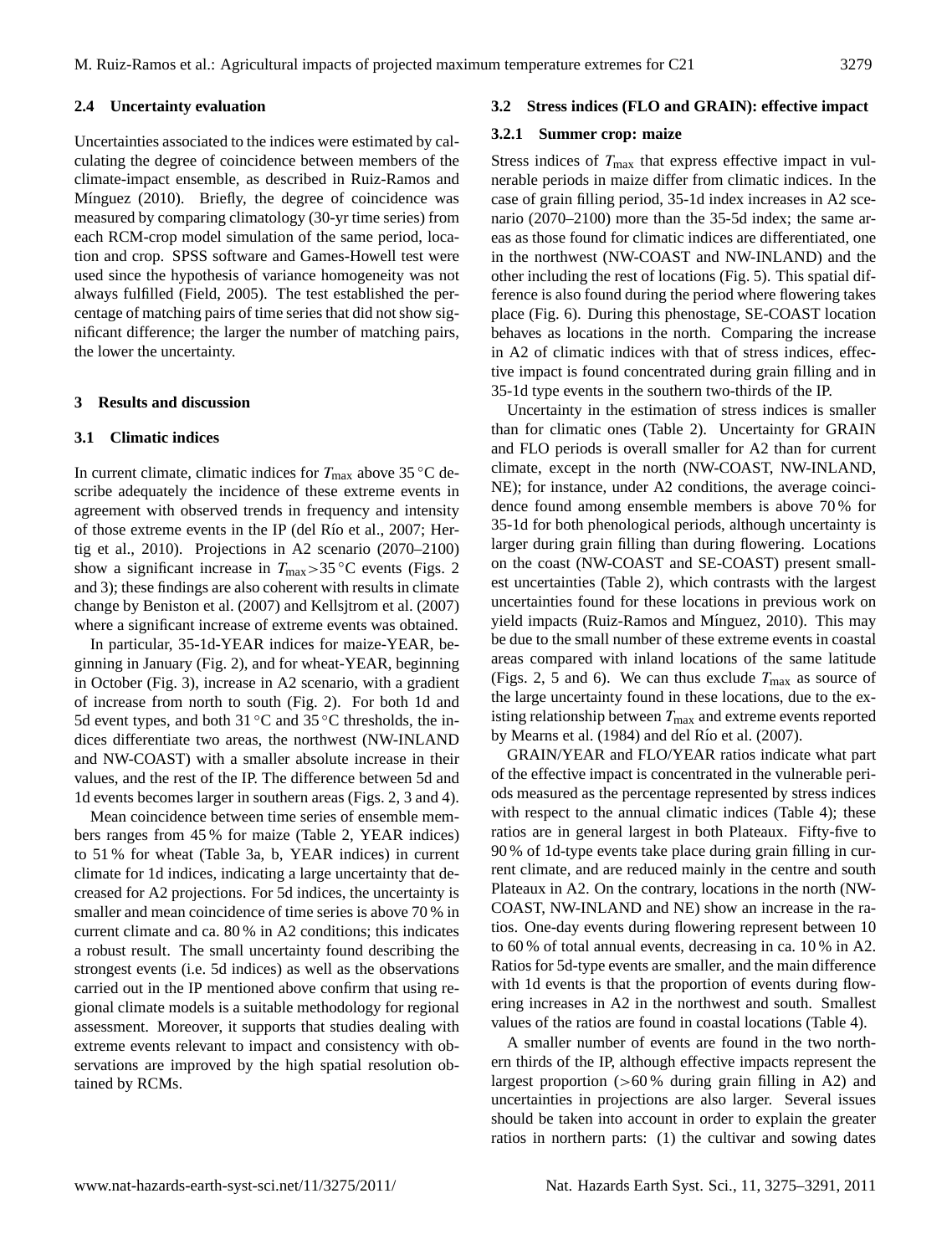

**Fig. 2.** Time series of extreme  $T_{\text{max}}$  climatic indices (YEAR, annual impact from January to December) for maize at locations of Fig. 1. Left column shows results for the current climate and right column for the future scenario A2. Upper plots show the number of events with 1 day over the threshold of 35 ◦C (35-1d), and below, the number of events with 5 consecutive days over 35 ◦C (35-5d) are shown. Values correspond to the ensemble mean.



**Fig. 3.** Time series of extreme Tmax climatic indices (YEAR, annual impact from October to September) for irrigated spring wheat at locations of Fig. 1. Left column shows results for the current climate and right column for the future scenario A2. Upper plots show the number of events with 1 day over the threshold of 35 °C (35-1d), and below, the number of events with 5 consecutive days over 35 °C (35-5d) are shown. Values correspond to the ensemble mean.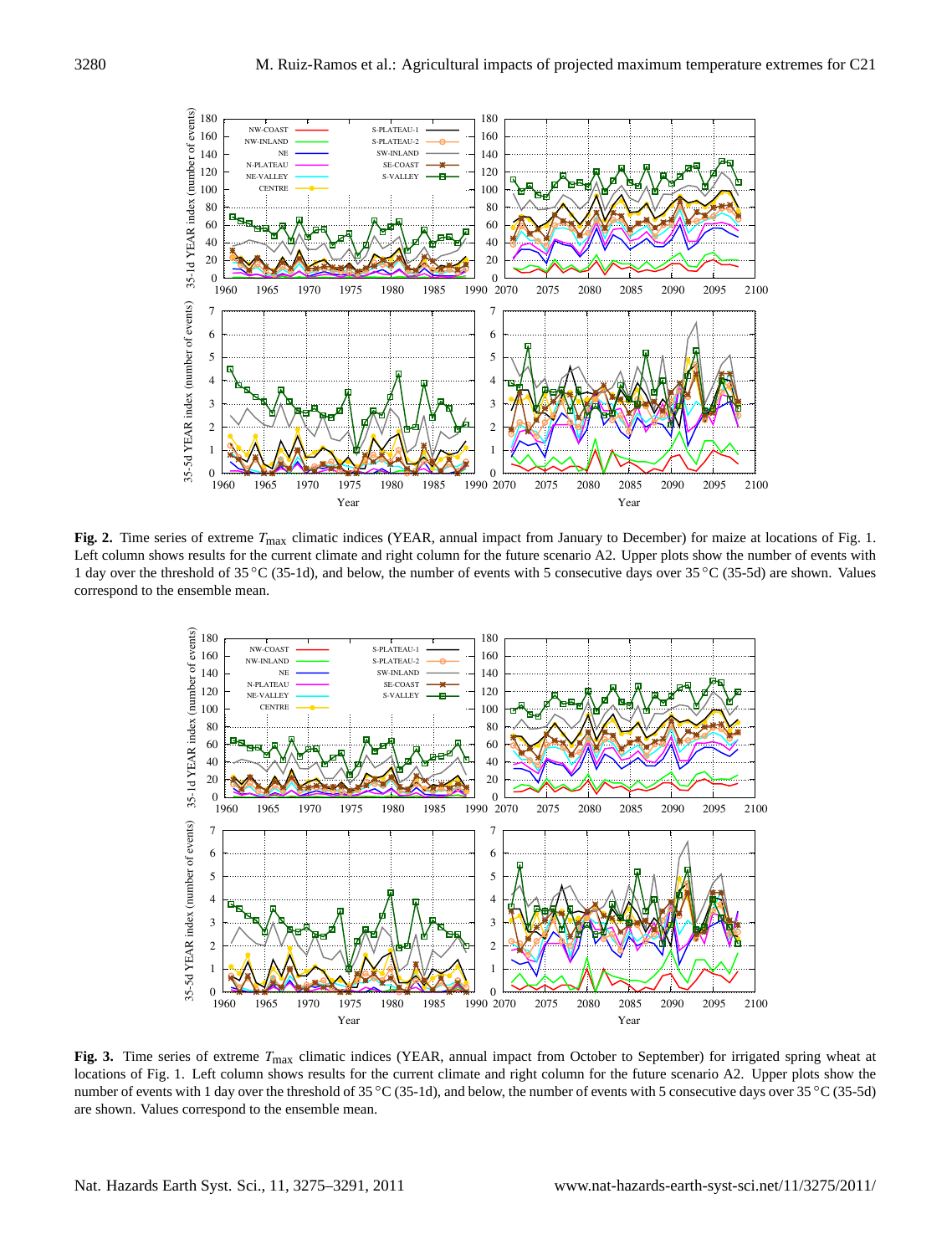| <b>Table 2.</b> Uncertainty of maize projections of climatic indices (YEAR, annual impact) and stress indices (GRAIN and FLO for effective   |
|----------------------------------------------------------------------------------------------------------------------------------------------|
| impact during grain filling and flowering, respectively) for the current climate (C) and the future scenario (A2), measured by the degree of |
| coincidence among projections of each regional climate model (RCM)–scenario–location combination. Uncertainty is shown for events with       |
| 1 day (35-1d) and 5 consecutive days (35-5d) over the threshold of 35 °C. Average degree of coincidence across locations.                    |

|                    |        | Degree of coincidence of index 35-1d (%) |                |                 |       |                    |
|--------------------|--------|------------------------------------------|----------------|-----------------|-------|--------------------|
| Location           | YEAR C | YEAR A <sub>2</sub>                      | <b>GRAIN C</b> | <b>GRAIN A2</b> | FLO C | FLO A <sub>2</sub> |
| NW-COAST           | 77.8   | 57.8                                     | 100.0          | 57.8            | 100.0 | 77.8               |
| <b>NW-INLAND</b>   | 77.8   | 42.2                                     | 80.0           | 46.7            | 91.1  | 62.2               |
| <b>NE</b>          | 35.6   | 31.1                                     | 51.1           | 40.0            | 57.8  | 55.6               |
| <b>N-PLATEAU</b>   | 53.3   | 48.9                                     | 53.3           | 64.4            | 55.6  | 84.4               |
| <b>NE-VALLEY</b>   | 31.1   | 35.6                                     | 35.6           | 60.0            | 42.2  | 68.9               |
| <b>CENTRE</b>      | 37.8   | 44.4                                     | 37.8           | 91.1            | 62.2  | 88.9               |
| <b>S-PLATEAU 1</b> | 44.4   | 53.3                                     | 48.9           | 95.6            | 77.8  | 93.3               |
| <b>S-PLATEAU 2</b> | 31.1   | 33.3                                     | 33.3           | 60.0            | 60.0  | 60.0               |
| <b>SW-INLAND</b>   | 33.3   | 51.1                                     | 46.7           | 93.3            | 77.8  | 100.0              |
| <b>SE-COAST</b>    | 51.1   | 66.7                                     | 64.4           | 77.8            | 73.3  | 82.2               |
| <b>S-VALLEY</b>    | 33.3   | 53.3                                     | 55.6           | 86.7            | 68.9  | 82.2               |
| Mean               | 45.0   | 47.6                                     | 55.0           | 71.7            | 69.4  | 78.1               |
|                    |        | Degree of coincidence of index 35-5d (%) |                |                 |       |                    |
| Location           | YEAR C | YEAR A <sub>2</sub>                      | <b>GRAIN C</b> | <b>GRAIN A2</b> | FLO C | FLO A <sub>2</sub> |
| NW-COAST           | 100.0  | 75.6                                     |                | 84.4            |       | 95.6               |
| <b>NW-INLAND</b>   | 100.0  | 51.1                                     | 100.0          | 57.8            | 100.0 | 86.7               |
| <b>NE</b>          | 84.4   | 46.7                                     | 88.9           | 60.0            | 100.0 | 86.7               |
| <b>N-PLATEAU</b>   | 100.0  | 64.4                                     | 100.0          | 86.7            | 100.0 | 100.0              |
| <b>NE-VALLEY</b>   | 64.4   | 60.0                                     | 64.4           | 97.8            | 73.3  | 100.0              |
| <b>CENTRE</b>      | 48.9   | 97.8                                     | 57.8           | 88.9            | 75.6  | 95.6               |
| <b>S-PLATEAU 1</b> | 51.1   | 100.0                                    | 68.9           | 100.0           | 100.0 | 100.0              |
| <b>S-PLATEAU 2</b> | 60.0   | 80.0                                     | 62.2           | 93.3            | 100.0 | 95.6               |
| <b>SW-INLAND</b>   | 44.4   | 100.0                                    | 68.9           | 97.8            | 86.7  | 98.9               |
| <b>SE-COAST</b>    | 84.4   | 82.2                                     | 95.6           | 97.8            | 100.0 | 100.0              |
| <b>S-VALLEY</b>    | 60.0   | 93.3                                     | 93.3           | 100.0           | 97.8  | 100.0              |
| Mean               | 71.5   | 78.7                                     | 81.0           | 88.7            | 93.7  | 96.6               |

(−) No data means coincidence of ensemble members in projecting absence of events.

chosen in the A2 simulations are the same as in current climate (adaptations are not included); (2) crop growth duration in A2 presents a gradient of decrease from north to south and from coast to inland. A comparison between crop growth duration, flowering and maturity dates for two of the locations studied is presented in Fig. 7 for a northern location, NE, and a southern one, SW-INLAND. In the south, shortening of grain filling period is smaller than in the north because this phase begins 1.5 months earlier in the south (Fig. 7), although duration of this phenophase remains shorter in the south in A2 (Fig. 7). Consequently, computation of events during grain filling in A2 diminishes more in the south than in the north, while the number of events in A2 remains larger for south than for the north (compare SW-INLAND with NE lines in Fig. 5, for A2). This greater number of extreme events in south is coherent with the biggest projected maize yield decrease in southern Spain (Ruiz-Ramos and Mínguez, 2010).

It is underlined here that although the computation period for flowering (FLO index) is one month, this is a floating month that changes each year following evolution of thermal time. The corresponding effective impact shows that earlier flowering in A2 occurs in cooler periods in central and southern areas, thus reducing the risk of extreme  $T_{\text{max}}$ events, while in the north flowering does not seem to escape  $T_{\text{max}}$  extreme events. Simulations with different varieties and sowing dates should be chosen taking into account the effective impacts found here, and re-calculation of these indices could help to optimise this choice.

Consequently, projections for the IP show that extreme  $T_{\text{max}}$  events may be a threat for summer crops, in particular during grain filling. These results are in line with those of Rosenweizg et al. (2000) in the USA, where decreases in agricultural yields were shown to be due to a combination of an increase in average temperatures, shortening crop duration, and an increase in extreme events. Results are also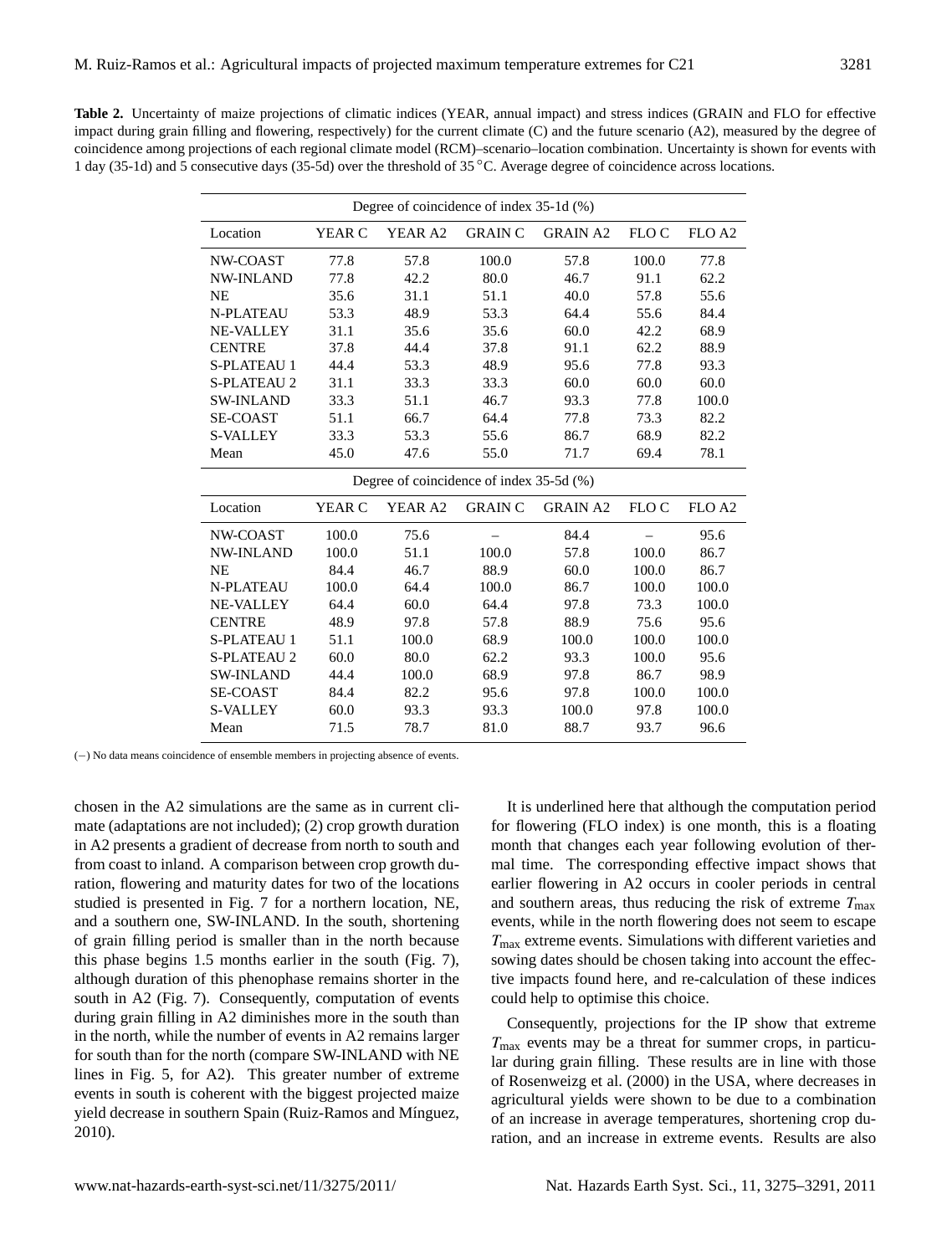

Fig. 4. Time series of extreme T<sub>max</sub> climatic indices (YEAR, annual impact from October to September) for irrigated spring wheat at locations of Fig. 1. Left column shows results for the current climate and right column for the future scenario A2. Upper plots show the number of events with 1 day over the threshold of 31 °C (31-1d), and below, the number of events with 5 consecutive days over 31 °C (31-5d) are shown. Values correspond to the ensemble mean.



**Fig. 5.** Time series of extreme Tmax stress indices of effective impact during grain filling (GRAIN) for maize at locations of Fig. 1. Left column shows results for the current climate and right column for the future scenario A2. Upper plots show the number of events with 1 day over the threshold of 35 °C (35-1d), and below, the number of events with 5 consecutive days over 35 °C (35-5d) are shown. Values correspond to the ensemble mean.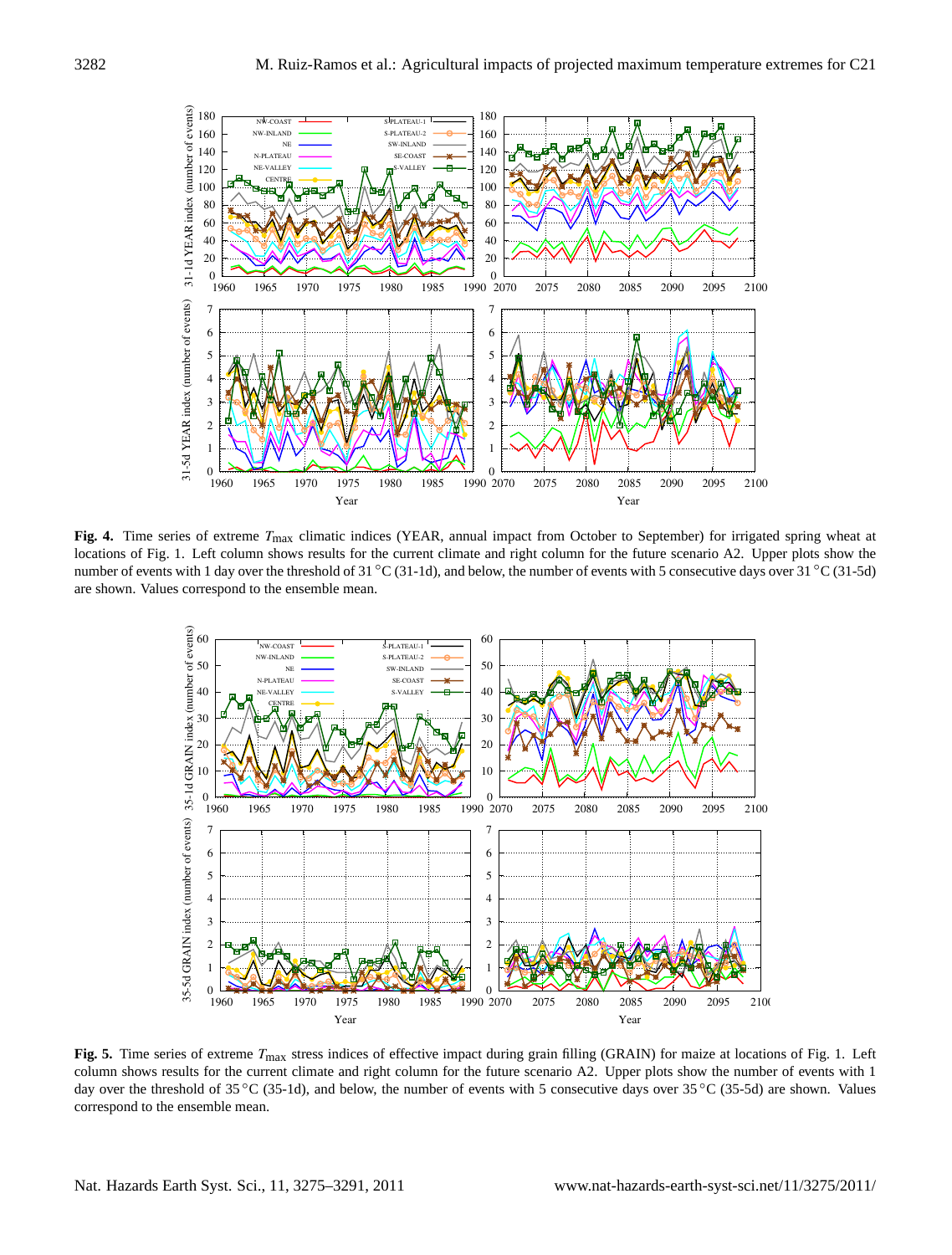

**Fig. 6.** Time series of extreme  $T_{\text{max}}$  stress indices of effective impact during flowering (FLO) for maize at locations of Fig. 1. Left column shows results for the current climate and right column for the future scenario A2. Upper plots show the number of events with 1 day over the threshold of 35 °C (35-1d), and below, the number of events with 5 consecutive days over 35 °C (35-5d) are shown. Values correspond to the ensemble mean.



**Fig. 7.** Comparison of maize results between SW-INLAND and NE locations. Plots show time series of current climate (CT) and future projections (A2) on the the left, and variation between A2 scenario and current climate, calculated as A2-CT, on the right, for: flowering date in days **(a)**, physiological maturity date or end of crop cycle, in days **(b)**, and grain filling duration in days **(c)**.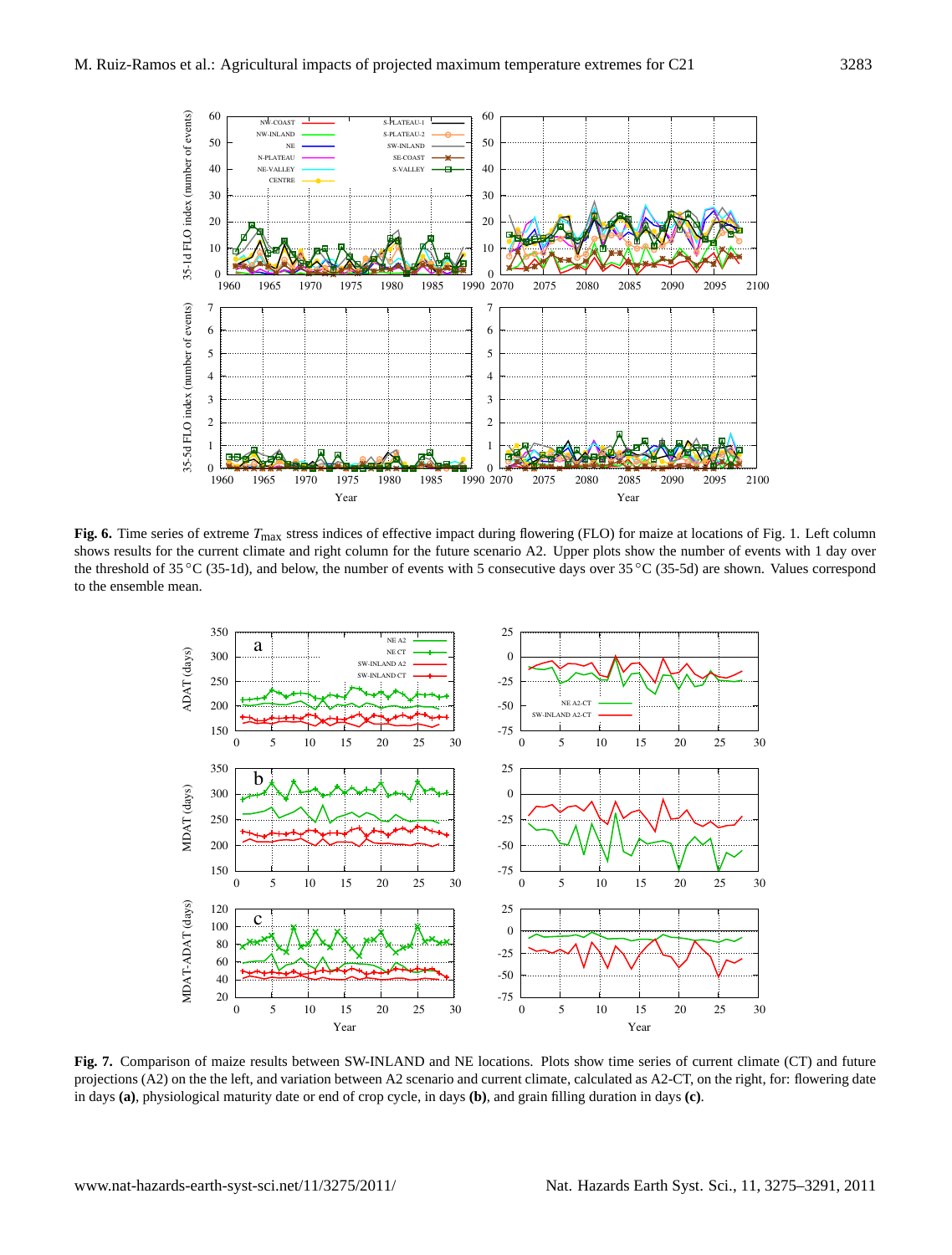**Table 3a.** Uncertainty of irrigated spring wheat projections of climatic indices (YEAR, annual impact) and stress indices (FLO, for effective impact during flowering) for the current climate (C) and the future scenario (A2), measured by the degree of coincidence among projections of each regional climate model (RCM)– scenario–location combination. Uncertainty is shown for events with 1 day (31-1d) and 5 consecutive days (31-5d) over the threshold of 31 ◦C. Average degree of coincidence across locations.

|                    |        | Degree of coincidence of index 31-1d (%) |       |                    |
|--------------------|--------|------------------------------------------|-------|--------------------|
| Location           | YEAR C | YEAR A <sub>2</sub>                      | FLO C | FLO A <sub>2</sub> |
| NW-COAST           | 64.4   | 60.0                                     | 100.0 | 100.0              |
| <b>NW-INLAND</b>   | 40.0   | 46.7                                     | 100.0 | 100.0              |
| NE                 | 40.0   | 46.7                                     | 80.0  | 80.0               |
| <b>N-PLATEAU</b>   | 44.4   | 68.9                                     | 100.0 | 100.0              |
| <b>NE-VALLEY</b>   | 35.6   | 64.4                                     | 82.2  | 84.4               |
| <b>CENTRE</b>      | 46.7   | 100.0                                    | 93.3  | 100.0              |
| <b>S-PLATEAU 1</b> | 60.0   | 100.0                                    | 100.0 | 100.0              |
| <b>S-PLATEAU 2</b> | 33.3   | 73.3                                     | 100.0 | 100.0              |
| <b>SW-INLAND</b>   | 62.2   | 100.0                                    | 100.0 | 100.0              |
| <b>SE-COAST</b>    | 53.3   | 100.0                                    | 100.0 | 100.0              |
| <b>S-VALLEY</b>    | 68.9   | 100.0                                    | 100.0 | 100.0              |
| Mean               | 51.4   | 80.0                                     | 96.2  | 97.0               |
|                    |        | Degree of coincidence of index 31-5d (%) |       |                    |
| Location           | YEAR C | YEAR A <sub>2</sub>                      | FLO C | FLO A <sub>2</sub> |
|                    |        |                                          |       |                    |
| NW-COAST           | 100.0  | 77.8                                     |       |                    |
| <b>NW-INLAND</b>   | 86.7   | 48.9                                     |       |                    |
| NE                 | 57.8   | 80.0                                     | 100.0 | 100.0              |
| <b>N-PLATEAU</b>   | 53.3   | 100.0                                    | 100.0 |                    |
| <b>NE-VALLEY</b>   | 46.7   | 100.0                                    | 100.0 |                    |
| <b>CENTRE</b>      | 75.6   | 100.0                                    | 100.0 | 100.0              |
| <b>S-PLATEAU 1</b> | 77.8   | 95.6                                     |       |                    |
| <b>S-PLATEAU 2</b> | 51.1   | 95.6                                     | 100.0 |                    |
| <b>SW-INLAND</b>   | 95.6   | 91.1                                     | 100.0 |                    |
| <b>SE-COAST</b>    | 77.8   | 95.6                                     |       |                    |
| <b>S-VALLEY</b>    | 88.9   | 97.8                                     |       |                    |

**Table 3b.** Uncertainty of irrigated spring wheat projections of climatic indices (YEAR, annual impact) and stress indices (GRAIN, for effective impact during grain filling) for the current climate (C) and the future scenario (A2), measured by the degree of coincidence among projections of each regional climate model (RCM)– scenario–location combination. Uncertainty is shown for events with 1 day (35-1d) and 5 consecutive days (35-5d) over the threshold of 35 ◦C. Average degree of coincidence across locations.

Location YEAR C YEAR A2 GRAIN C GRAIN A2 NW-COAST 75.6 55.6 100.0 100.0 NW-INLAND 71.1 46.7 100.0 100.0 NE 40.0 37.8 71.1 80.0 N-PLATEAU 48.9 57.8 82.2 84.4 NE-VALLEY 33.3 48.9 68.9 68.9 CENTRE 40.0 82.2 75.6 86.7<br>S-PLATEAU 1 48.9 66.7 100.0 82.2 S-PLATEAU 1 48.9 66.7 100.0 82.2<br>S-PLATEAU 2 31.1 53.3 100.0 100.0

SW-INLAND 44.4 93.3 100.0 100.0<br>SE-COAST 53.3 86.7 100.0 100.0 SE-COAST 53.3 86.7 100.0 100.0<br>S-VALLEY 42.2 91.1 100.0 100.0

Mean 47.5 67.6 91.4 91.8

Location YEAR C YEAR A2 GRAIN C GRAIN A2 NW-COAST 100.0 77.8 100.0 –

NE 82.2 53.3 100.0 100.0 N-PLATEAU 100.0 66.7 100.0 –<br>NE-VALLEY 64.4 71.1 100.0 100.0 NE-VALLEY 64.4 71.1 100.0 100.0<br>CENTRE 55.6 100.0 100.0 100.0 CENTRE 55.6 100.0 100.0 100.0

S-PLATEAU 2 31.1 53.3 100.0

NW-INLAND 100.0 51.1

S-PLATEAU 1 53.3 100.0 S-PLATEAU 2 60.0 80.0 – –

S-VALLEY

Degree of coincidence of index 35-1d (%)

Degree of coincidence of index 35-5d (%)

|                 |      | 100.0 |       |       |
|-----------------|------|-------|-------|-------|
| <b>SE-COAST</b> | 84.4 | 93.3  |       |       |
| <b>S-VALLEY</b> | 71.1 | 97.8  |       |       |
| Mean            | 74.6 | 82.4  | 100.0 | 100.0 |

(−) No data means coincidence of ensemble members in projecting absence of events.

in agreement with the studies by Alcamo et al. (2007) and Moriondo et al. (2010a) for summer crops in the Mediterranean area (Spain, France, Italy and Greece), where increases in the frequency of extreme climate events during specific crop development stages were discussed to likely reduce the yield of summer crops.

#### **3.2.2 Winter crops: spring wheat**

Stress index estimated for grain filling (Fig. 8) and flowering (Fig. 9) periods is practically maintained in A2 in comparison with present climate results, with slight increment in 1d-type events and decrease in 5d-type. Therefore, results for annual impacts in future period significantly differ from those of effective impacts over the vulnerable periods, which are much smaller.

Uncertainties related to  $31^{\circ}$ C stress indices (Table 3a, b) are in general smaller than those related to a  $35^{\circ}$ C, because all RCMs project an increase of  $T_{\text{max}}$  and the discrepancies are on the upper limits of the increase. Uncertainties in current climate are larger than in A2. Impact projections for vulnerable periods present very small uncertainty (mean coincidence above 90 %) when compared to annual impacts, and only locations in the northern plateau presented coincidence below 100 %. Uncertainties for 1d stress indices are larger than for 5d, the latter showing 100 % coincidence for vulnerable periods.

Yield impact projections in spring wheat have been shown to be subjected to very large uncertainties, even in the sign of the impact – i.e. yield increase or decrease – differing to those found in maize (Ruiz-Ramos and Mínguez, 2010). The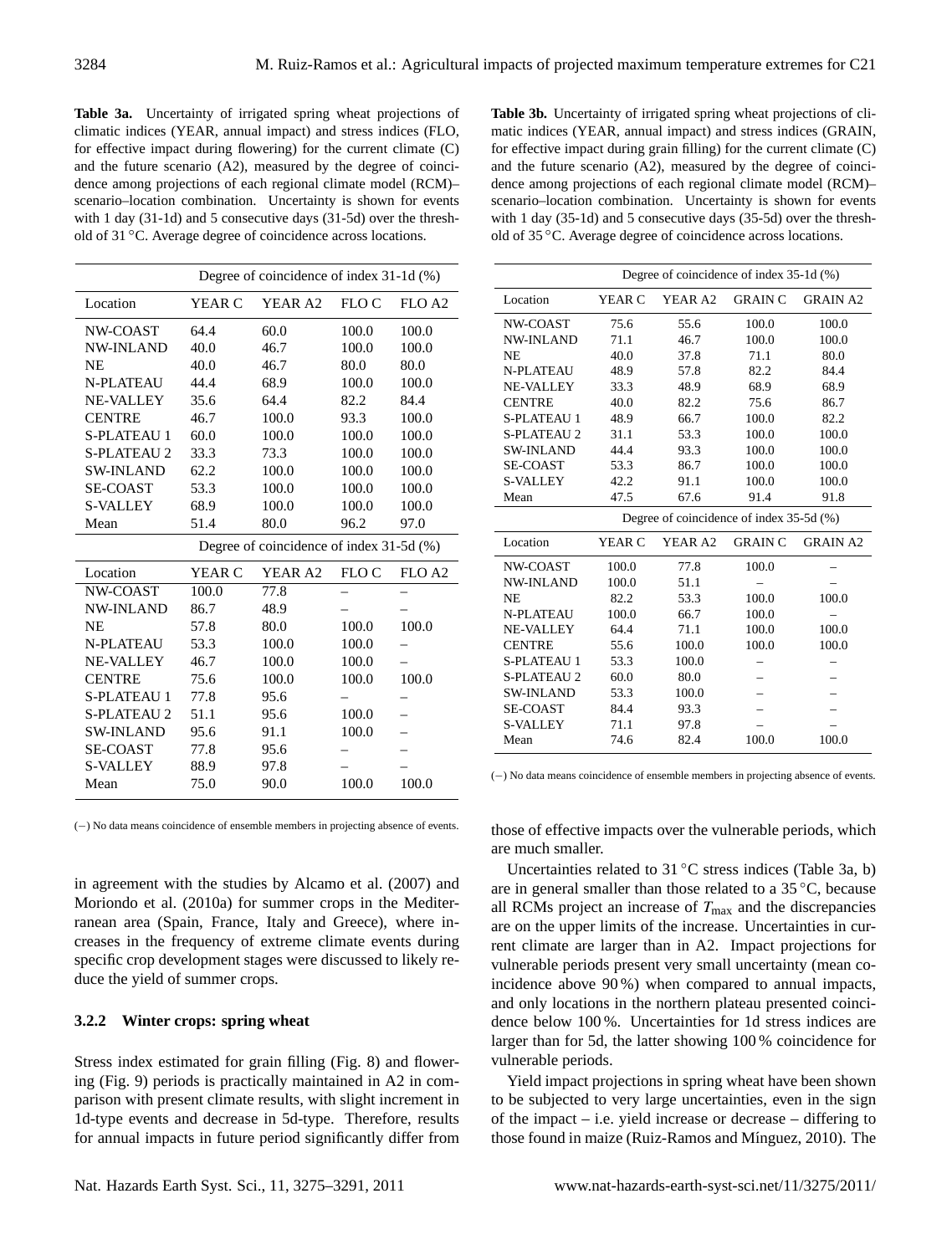| <b>Table 4.</b> Proportion of stress to climatic indices for maize, expressed as the percentage of effective impacts on grain filling and flowering |
|-----------------------------------------------------------------------------------------------------------------------------------------------------|
| with regard to annual impacts (GRAIN/YEAR and FLO/YEAR, respectively). Percentages are shown for the ensemble mean of current                       |
| climate (C) and the future scenario (A2) of each location, for events with 1 day (35-1d) and 5 consecutive days (35-5d) over the threshold of       |
| 35 °C. Average percentage across locations.                                                                                                         |

|                    |                     | Relative index 35-1d (stress/climatic, %) |                   |             |
|--------------------|---------------------|-------------------------------------------|-------------------|-------------|
| Location           | <b>GRAIN/YEAR C</b> | <b>GRAIN/YEAR A2</b>                      | <b>FLO/YEAR C</b> | FLO/YEAR A2 |
| NW-COAST           | 68.4                | 77.1                                      | 48.2              | 33.7        |
| <b>NW-INLAND</b>   | 63.9                | 79.9                                      | 49.0              | 39.4        |
| <b>NE</b>          | 55.4                | 78.7                                      | 46.2              | 43.5        |
| <b>N-PLATEAU</b>   | 82.9                | 78.8                                      | 57.3              | 39.4        |
| <b>NE-VALLEY</b>   | 81.2                | 72.1                                      | 55.4              | 36.4        |
| <b>CENTRE</b>      | 90.2                | 56.8                                      | 34.0              | 22.8        |
| <b>S-PLATEAU 1</b> | 86.6                | 54.0                                      | 32.6              | 21.4        |
| <b>S-PLATEAU 2</b> | 90.1                | 61.6                                      | 35.9              | 20.3        |
| <b>SW-INLAND</b>   | 72.6                | 46.1                                      | 24.1              | 20.3        |
| <b>SE-COAST</b>    | 69.9                | 38.6                                      | 13.1              | 8.1         |
| <b>S-VALLEY</b>    | 58.6                | 37.7                                      | 15.5              | 14.6        |
| Mean               | 73.2                | 59.9                                      | 35.5              | 26.2        |
|                    |                     | Relative index 35-5d (stress/climatic, %) |                   |             |
|                    |                     |                                           |                   |             |
| Location           | <b>GRAIN/YEAR C</b> | <b>GRAIN/YEAR A2</b>                      | <b>FLO/YEAR C</b> | FLO/YEAR A2 |
| NW-COAST           | 3.3                 | 76.7                                      | 3.3               | 24.8        |
| <b>NW-INLAND</b>   | 15.0                | 67.4                                      | 15.0              | 24.8        |
| <b>NE</b>          | 40.4                | 80.6                                      | 24.8              | 30.6        |
| <b>N-PLATEAU</b>   | 82.9                | 78.8                                      | 57.3              | 39.4        |
| <b>NE-VALLEY</b>   | 47.9                | 67.8                                      | 26.3              | 26.0        |
| <b>CENTRE</b>      | 87.1                | 40.5                                      | 18.7              | 16.3        |
| <b>S-PLATEAU 1</b> | 84.4                | 37.9                                      | 27.1              | 16.3        |
| <b>S-PLATEAU 2</b> | 60.7                | 47.6                                      | 26.2              | 12.1        |
| <b>SW-INLAND</b>   | 63.8                | 34.8                                      | 15.5              | 16.2        |
| <b>SE-COAST</b>    | 45.9                | 27.1                                      | 3.6               | 2.3         |
| <b>S-VALLEY</b>    | 49.9                | 33.0                                      | 7.9               | 19.5        |

small uncertainty found in the stress indices indicates that  $T_{\text{max}}$  events and temperatures do not play a significant role in the value of uncertainties, as occurred in maize in the northern and coastal areas.

Under current climate conditions, FLO/YEAR and GRAIN/YEAR ratios related to 1d events during grain filling reach 10 % maximum (Table 5). In A2, these ratios are reduced to a maximum of 2 %. Considering these values together with those of stress indices, projections of extreme events related to  $T_{\text{max}}$  do not seem to be harmful for winter crops in IP. This conclusion is in accord with that of Moriondo et al. (2010a), where heat stress in climate change scenarios CC was considered of minor importance in winter crops (winter wheat and sunflower) in the Mediterranean.

The majority of events in A2 are found inland in the northern third part of IP, which is indicative that in these regions  $T_{\text{max}}$  is greater during flowering to maturity. Figure 10 shows a comparison between variation in crop duration and

flowering and maturity dates in two of the location studied, one in the north (NE) and another in the south (SW-INLAND). Grain filling in A2 is advanced ca. 1–1.5 months and occurs then in a cooler period in the south than in the north. This effect is similar to that in maize but less pronounced as grain filling duration is not so much shortened. This coincides with Mínguez et al. (2007), where yields of irrigated spring wheat not always decreased in A2 as opposed to maize. These differences with maize responses can be explained because projections of temperature increase are smaller during the seasons when wheat grows (autumn, winter and spring) than during summer (Christensen and Christensen et al., 2007).

# **3.3 General discussion**

The climatic projections of extreme events evaluated in this work for IP are not translated homogenously into impact simulations; the analyses undertaken identify two driving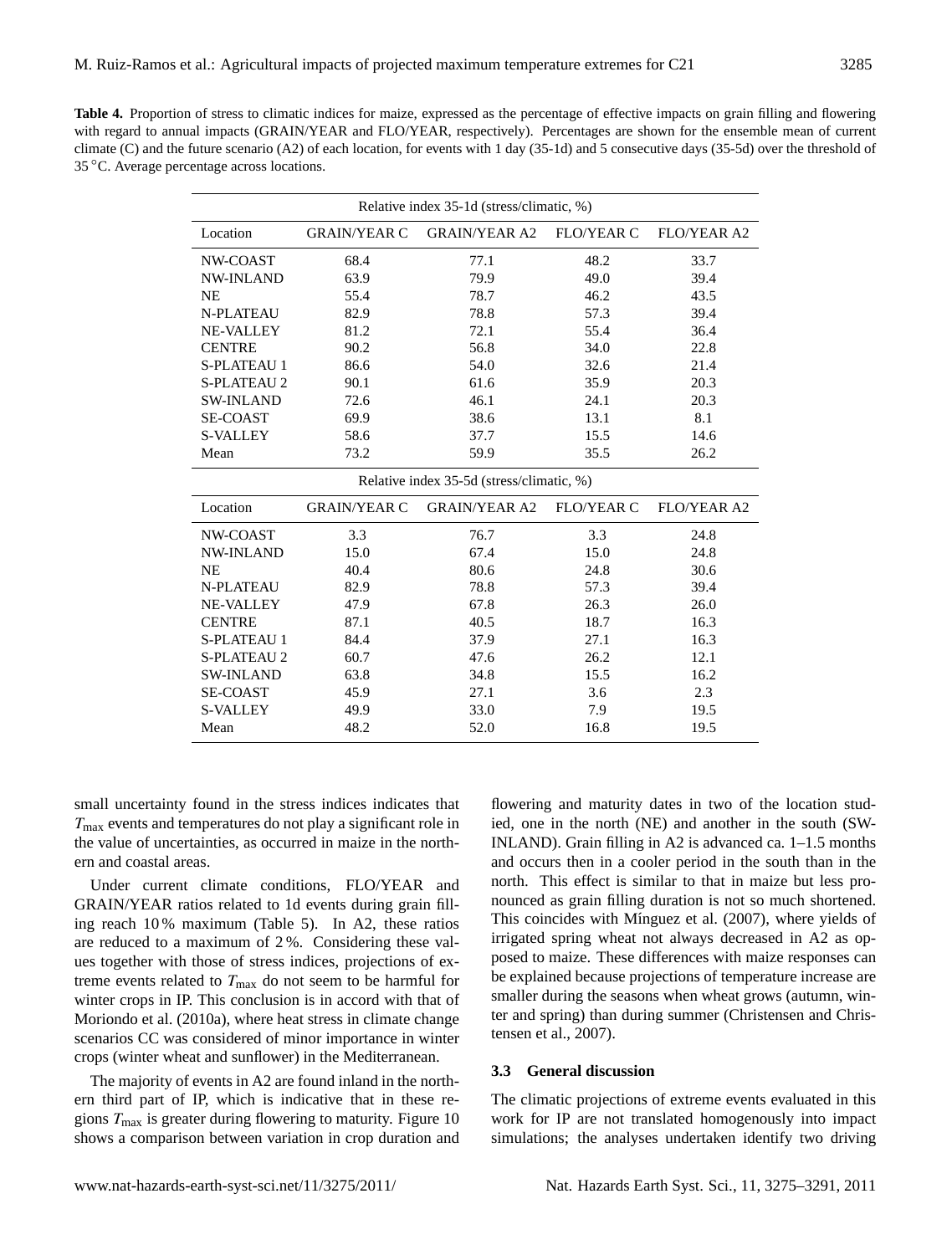| <b>Table 5.</b> Proportion of stress to climatic indices for irrigated spring wheat, expressed as the percentage of effective impacts on grain filling    |
|-----------------------------------------------------------------------------------------------------------------------------------------------------------|
| and flowering with regard to annual impacts (GRAIN/YEAR and FLO/YEAR, respectively). Percentages are shown for the ensemble mean                          |
| of current climate (C) and the future scenario (A2) of each location, for events with 1 day and 5 consecutive days over the thresholds of 35 $^{\circ}$ C |
| $(35-1d, 35-5d)$ and $31^{\circ}$ C $(31-1d, 31-5d)$ . Average percentage across locations.                                                               |

| Relative index 31-1d and 35-1d (stress/climatic, %) |                     |                      |                   |                                                     |  |  |  |  |  |  |
|-----------------------------------------------------|---------------------|----------------------|-------------------|-----------------------------------------------------|--|--|--|--|--|--|
|                                                     | <b>GRAIN/YEAR C</b> | <b>GRAIN/YEAR A2</b> | <b>FLO/YEAR C</b> | FLO/YEAR A2                                         |  |  |  |  |  |  |
| NW-COAST                                            | 1.7                 | 0.2                  | 0.1               |                                                     |  |  |  |  |  |  |
| <b>NW-INLAND</b>                                    | 2.4                 | 0.8                  | 0.8               | 0.1                                                 |  |  |  |  |  |  |
| <b>NE</b>                                           | 7.5                 | 1.0                  | 1.4               | 0.2                                                 |  |  |  |  |  |  |
| <b>N-PLATEAU</b>                                    | 4.4                 | 0.9                  | 1.2               | 0.2                                                 |  |  |  |  |  |  |
| <b>NE-VALLEY</b>                                    | 9.2                 | 1.5                  | 1.7               | 0.4                                                 |  |  |  |  |  |  |
| <b>CENTRE</b>                                       | 5.8                 | 0.9                  | 0.6               | 0.2                                                 |  |  |  |  |  |  |
| <b>S-PLATEAU 1</b>                                  | 3.4                 | 0.3                  | 0.2               | 0.1                                                 |  |  |  |  |  |  |
| <b>S-PLATEAU 2</b>                                  | 1.4                 | 0.2                  | 0.1               | 0.1                                                 |  |  |  |  |  |  |
| <b>SW-INLAND</b>                                    | 0.2                 |                      | 0.1               |                                                     |  |  |  |  |  |  |
| <b>SE-COAST</b>                                     | 0.3                 | 0.1                  | 0.1               |                                                     |  |  |  |  |  |  |
| <b>S-VALLEY</b>                                     | 0.1                 | 0.1                  |                   | 0.1                                                 |  |  |  |  |  |  |
| Mean                                                | 3.0                 | 0.5                  | 0.5               | 0.1                                                 |  |  |  |  |  |  |
|                                                     |                     |                      |                   | Relative index 31-5d and 35-5d (stress/climatic, %) |  |  |  |  |  |  |
|                                                     |                     |                      |                   |                                                     |  |  |  |  |  |  |
|                                                     | <b>GRAIN/YEAR C</b> | <b>GRAIN/YEAR A2</b> | <b>FLO/YEAR C</b> | FLO/YEAR A2                                         |  |  |  |  |  |  |
| NW-COAST                                            | 3.3                 |                      |                   |                                                     |  |  |  |  |  |  |
| <b>NW-INLAND</b>                                    |                     |                      |                   |                                                     |  |  |  |  |  |  |
| <b>NE</b>                                           | 1.3                 | 0.1                  | 0.4               | 0.1                                                 |  |  |  |  |  |  |
| <b>N-PLATEAU</b>                                    | 0.7                 |                      | 0.1               |                                                     |  |  |  |  |  |  |
| <b>NE-VALLEY</b>                                    | 2.2                 | 0.5                  | 1.3               |                                                     |  |  |  |  |  |  |
| <b>CENTRE</b>                                       | 2.0                 | 0.3                  | 0.3               | 0.1                                                 |  |  |  |  |  |  |
| <b>S-PLATEAU 1</b>                                  |                     |                      |                   |                                                     |  |  |  |  |  |  |
| <b>S-PLATEAU 2</b>                                  |                     |                      | 0.1               |                                                     |  |  |  |  |  |  |
| <b>SW-INLAND</b>                                    |                     |                      | 0.1               |                                                     |  |  |  |  |  |  |
| <b>SE-COAST</b>                                     |                     |                      |                   |                                                     |  |  |  |  |  |  |
| <b>S-VALLEY</b>                                     |                     |                      | 0.2               |                                                     |  |  |  |  |  |  |

(–) No data means absence of events.

factors for impacts: cropping season and latitude. The different responses to climate change in maize and wheat show how cropping season determines impact. Furthermore, the results confirm the different capacity of crops and geographical regions to cope with climate change and extreme events, in agreement with Moriondo et al. (2010b). This capacity is independent of adaptations such as changes in sowing dates or cultivars. Earlier flowering occurs in both winter and summer crops but is more significant in the latter. Murphy (2000) and Christensen and Christensen (2007) showed that the largest increase of temperature in Europe is projected to be in the IP summer. Therefore, the increase of extreme events in general and in particular during summer is expected, with a greater impact on summer crops. Nevertheless, this study highlights that agronomic management and cultivars with a crop growth duration and/or with a different phenology adapted to the new climatic conditions can reduce effective impact. Crop insurance is also a tool for adaptation

for dealing with increasing climate variability projected in future and information on the pattern of extreme events is needed.

In relation to the latitude factor, projections of effective impacts on crops by the end of C21 differ between the north and south of the IP, mainly due to an advanced flowering in the south. This spatial difference and its causes are similar to those found by Semenov and Stratonovitch (2010) who saw an analogous effect when comparing wheat responses in northern Europe (UK, also in Semenov (2009) and Mediterranean regions (Southern Spain, Central France and Central Italy). In these projections, a smaller relative increase in the probability of heat stress around flowering was found for southern locations because flowering was much earlier in southern parts of Europe.

Uncertainties associated to stress indices were medium to small, and smaller than uncertainty associated to YEAR indices. This can be explained because the computation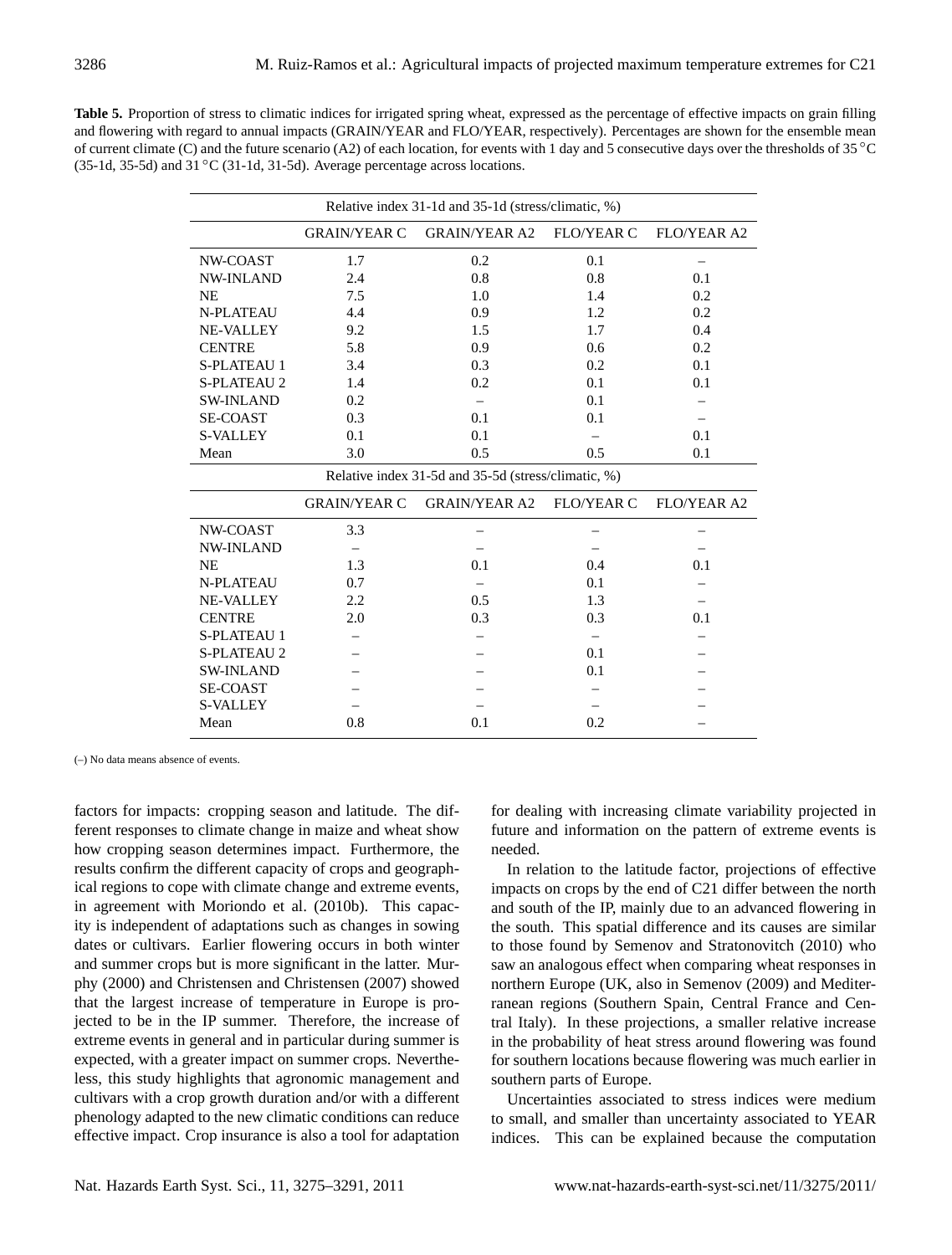

**Fig. 8.** Time series of extreme  $T_{\text{max}}$  stress indices of effective impact during grain filling (GRAIN) for irrigated spring wheat at locations of Fig. 1. Left column shows results for the current climate and right column for the future scenario A2. Upper plots show the number of events with 1 day over the threshold of 35 °C (35-1d), and below, the number of events with 5 consecutive days over 35 °C (35-5d) are shown. Values correspond to the ensemble mean.



Fig. 9. Time series of extreme T<sub>max</sub> stress indices of effective impact during flowering (FLO) for irrigated spring wheat at locations of Fig. 1. Left column shows results for the current climate and right column for the future scenario A2. Upper plots show the number of events with 1 day over the threshold of 31 ◦C (31-1d), and below, the number of events with 5 consecutive days over 31 ◦C (31-5d) are shown. Values correspond to the ensemble mean.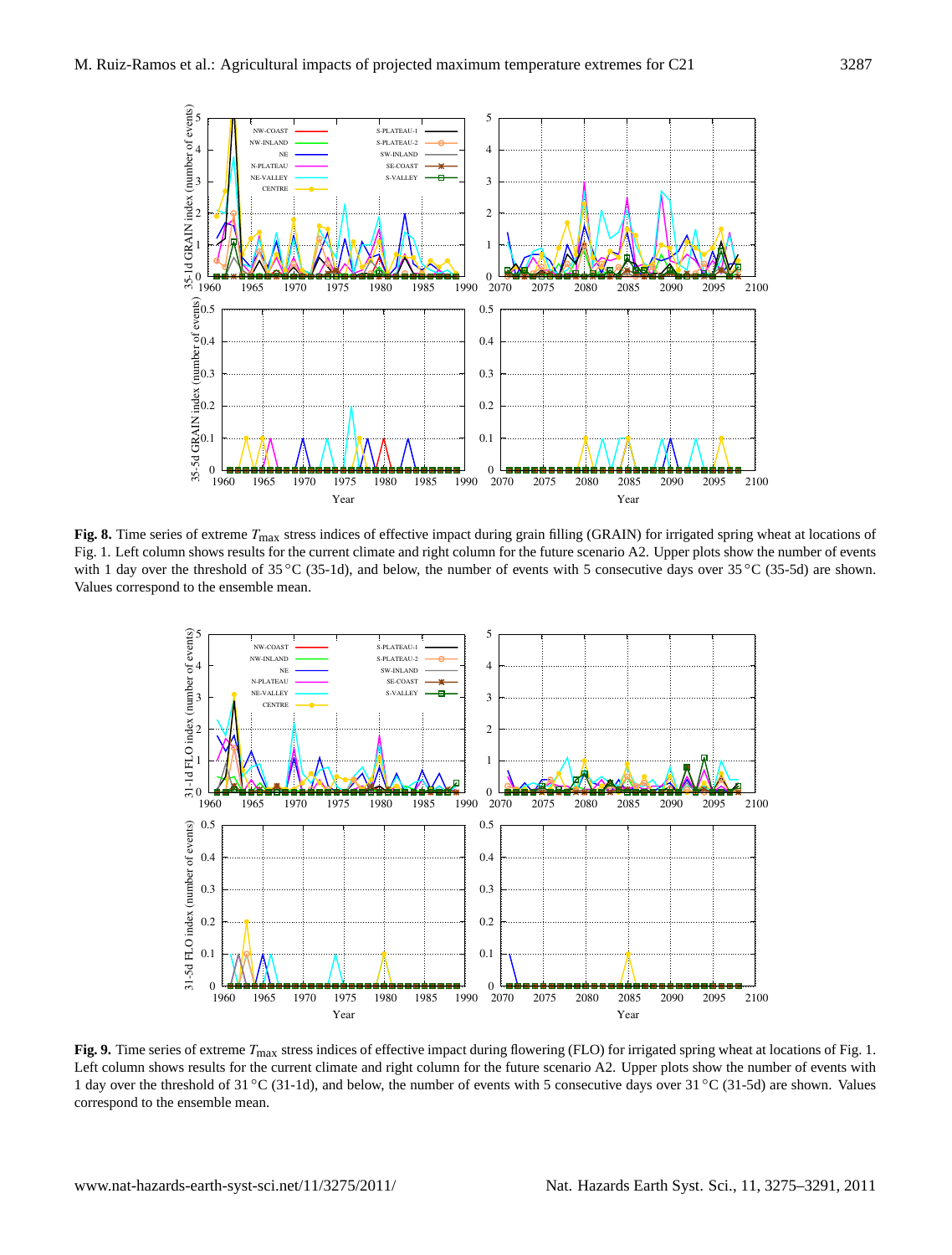

**Fig. 10.** Comparison of spring wheat results between SW-INLAND and NE locations. Plots show time series of current climate (CT) and future projections (A2) on the left, and variation between A2 scenario and current climate, calculated as A2-CT, on the right, for: flowering date in days **(a)**, physiological maturity date or end of crop cycle, in days **(b)**, and grain filling duration in days **(c)**.

period is shorter for stress indices. In addition, for maize those indices consider part or most of the summer (period of low uncertainty), and in wheat there are few events at the time of the vulnerable periods. Smaller uncertainties in A2 may be due to the small uncertainty in temperature projections (Sánchez and Míguez-Macho, 2010), which determine average temperature determining the changes in phenophase projections. However, uncertainties may be underestimated under current and future conditions because of a poor response of crop models to weather extremes (Easterling et al., 2007). Besides, there are additional sources of uncertainties not considered here, such as the driving GCM. Two out of the ten RCMs were not forced by the same GCM, including noise in our results. Nevertheless, the high degree of coincidence implies a robust result. Other uncertainty sources would be the emissions scenarios, and other cropping simulation options in these agricultural systems (e.g. rainfed conditions). For example, Moriondo and Bindi (2006), when comparing results derived from one RCM, one GCM and statistical downscaling, proposed that impacts derived from using RCMs may be overestimated – although they did not include a comparison derived from an ensemble of climate models. Nevertheless, the use of an ensemble of RCMs improves results interpretation and helps identify the limits and opportunities of their application, even taking into account that estimation of uncertainties in our work does not include all uncertainty sources. Furthermore, interpretation does not only restrict itself to the extreme events analysed here, but highlights how uncertainties of other related projections can be explained. In the case of projections where uncertainties are still too large to use results, it is expected that application of the scenarios generated by the European Project ENSEM-BLES will help us to reduce them in several aspects: generation of climate projections up to 2050 or 2100 with a 25 km of horizontal resolution, different driving GCMs, and the statistical expression of uncertainty of an ensemble of 14 RCMs.

Nevertheless, the physical mechanisms of climate change behind the results of these simulations for extreme events need further and deeper analysis. Several authors are evaluating the effect of the global temperature increase on the modification of the hydrological cycle. The observations that support this relationship are not yet enough to establish it clearly. Recent works have reinforced this hypothesis through the enhancement of the probability of extreme warm days and decreases the probability of extreme cold days, and the reduction of wet days and drier conditions in summer over the Mediterranean (Sánchez et al., 2004), or the increase in the dry spells length over the IP (Sánchez et al.,  $2011$ ) or the hydroclimatic intensity (Giorgi et al., 2011).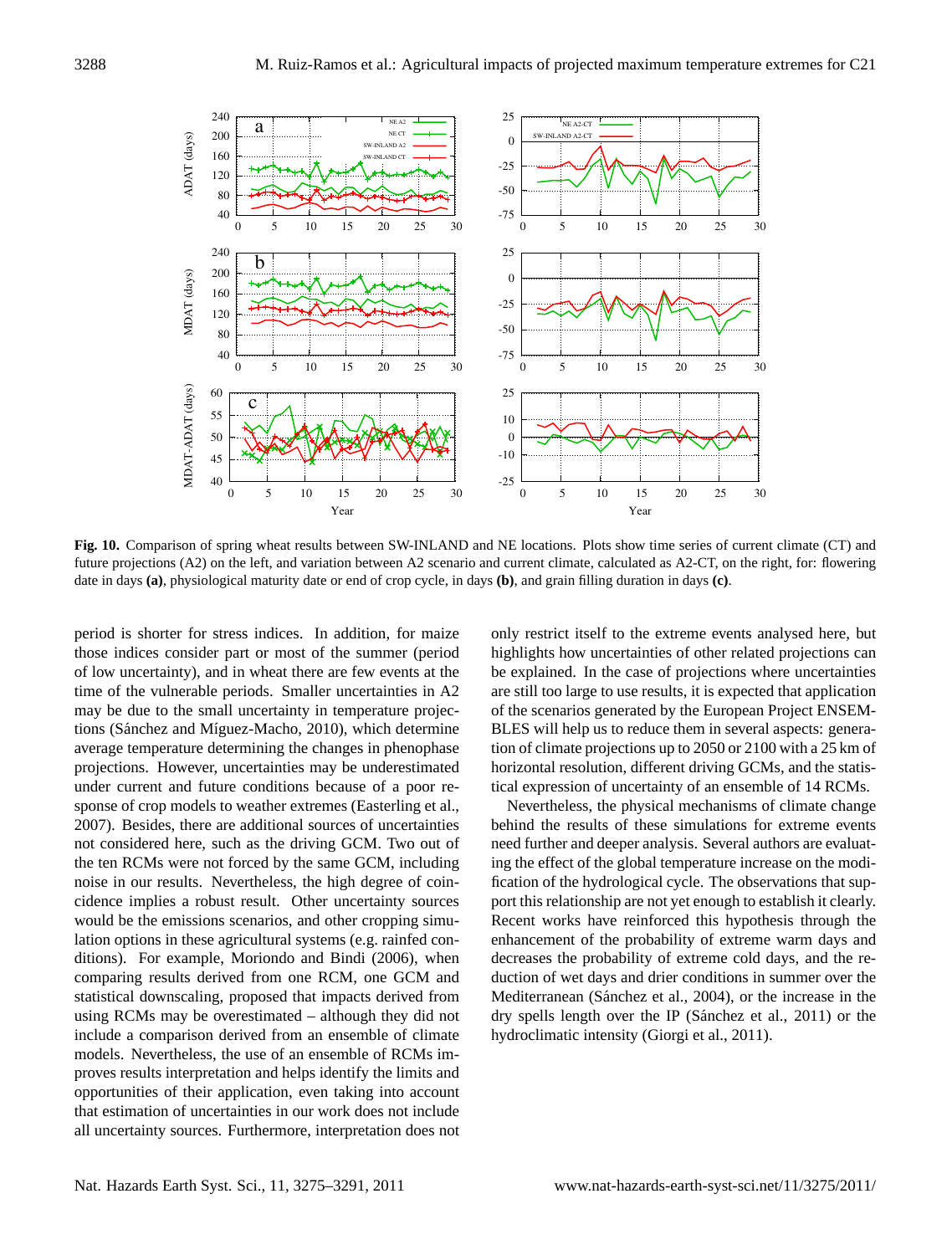## **4 Conclusions**

Agricultural impact of extreme events related to maximum daily temperature  $(T_{\text{max}})$  will increase under conditions of climate change in the Iberian Peninsula. Impact projections were calculated from an ensemble of RCMs. Temperature thresholds during vulnerable periods of crop development were used to estimate stress indices or effective impacts. These events will represent a threat for summer crops, but will not occur in the case of winter crops, thus showing the different vulnerability of the two growing seasons. These results contribute to explaining the decrease of maize yield projected in other studies that did not focus on  $T_{\text{max}}$ . It also points to the need of considering these events when designing maize adaptation strategies. The different responses between northern and southern parts of IP were hightligthed: the effective impact was greater in the south but the increase of extreme events was larger in the north. This difference was due to a much earlier flowering date in the south. Finally, this work contributes to clarifying the causes of large uncertainties in the projections of spring wheat in the whole IP, and of maize in northern and coastal areas. This was achieved by excluding uncertainty related to  $T_{\text{max}}$  and extreme events projections as main components of the inconsistency found among these projections. The physical mechanisms of climate change over extreme events behind these results are likely to be related to the intensification of the hydrological cycle due to increased global temperatures, although further research is needed to confirm these hypotheses.

*Acknowledgements.* This work was funded by the Comision´ Interministerial de Ciencia y Tecnología (CICYT) Project AGL2008-00385/AGR and by the "Viceconsejería de Ciencia y Tecnología" of the "Junta de Castilla-La Mancha", Projects: PEII10-0248-5680 and POII10-0255-8836. We thank Esther Sánchez Herranz from AgSystems group for her work in managing the crop database and preparing the manuscript.

Edited by: A. Gobin Reviewed by: two anonymous referees

#### **References**

- Ainsworth, E. A., Leakey, A. D. B.,Bernacchi, J. C., Rogers, A, Stephen, P. L., and Ort, D. R.: Elevated  $CO<sub>2</sub>$  effects on plant carbon, nitrogen, and water relations: six important lessons from FACE, J. Exp. Botany., 60, 2859–2876, 2009.
- Alcamo, J., Moreno, J. M., Nováky, B., Bindi, M., Corobov, R., Devoy, R. J. N., Giannakopoulos, C., Martin, E., Olesen, J. E., and Shvidenko, A.: Europe, in: Climate Change 2007: Impacts, Adaptation and Vulnerability. Contribution of Working Group II to the Fourth Assessment Report of the Intergovernmental Panel on Climate Change, edited by: Parry, M. L., Canziani, O. F., Palutikof, J. P., van der Linden, P. J., and Hanson, C. E., Cambridge University Press, Cambridge, UK, 541–580, 2007.
- Al-Khartib, K. and Paulsen, G. M.: Mode of high temperature injury to wheat during grain development, Plant. Physiol., 61, 363– 368, 1984.
- Beniston, M., Stephenson, D. B., Christensen, O. B., Ferro, C. A. T., Frei, C., Goyette, S., Halsnaes, K., Holt, T., Jylhä, K., Koffi, B., Palutikof, J., Schöll, R., Semmler, T., and Woth, K.: Future extreme events in European climate: an exploration of regional climate model projections, Clim. Change, 81 (S1), 71–95, [doi:10.1007/s10584-006-9226-z,](http://dx.doi.org/10.1007/s10584-006-9226-z) 2007.
- Christensen, J. H. and Christensen, O. B.: A summary of the PRU-DENCE model projections of changes in European climate during this century, Clim. Change, 81 (S1), 7–30, 2007.
- Christensen, J. H., Hewitson, B., Busuioc, A., Chen, A., Gao, X., Held, I., Jones, R., Kolli, R. K., Kwon, W-T., Laprise, R., Magaña Rueda, V., Mearns, L., Menéndez, C. G., Räisänen, J., Rinke, A., Sarr, A., and Whetton, P.: Regional Climate Projections, in: Climate Change 2007: The Physical Science Basis. Contribution of Working Group I to the Fourth Assessment Report of the Intergovernmental Panel on Climate Change, edited by: Solomon, S., Qin, D., Manning, M., Chen, Z., Marquis, M., Averyt, K. B., Tignor, M., and Miller, H. L. Cambridge University Press, Cambridge, United Kingdom and New York, NY, USA, 2007.
- Ciais, P. H., Reichstein, M., Viovy1, N., Granier, A., Ogée, J., Allard, V., Aubinet, M., Buchmann, N., Bernhofer, C. H. R., Carrara, A., Chevallier, F., De Noblet, N., Friend, A. D., Friedlingstein, P., Grünwald, T., Heinesch, B., Keronen, P., Knohl, A., Krinner, G., Loustau, D., Manca, G., Matteucci1, G., Miglietta, F., Ourcival, J. M., Papale, D., Pilegaard, K., Rambal, S., Seufert, G., Soussana, J. F., Sanz, M. J., Schulze, E. D., Vesala, T., and Valentín, R. Nature, 437, 529-533, [doi:10.1038/nature03972,](http://dx.doi.org/10.1038/nature03972) 2005.
- Coehlo, D. T., and Dale, R. F.: An energy-crop growth variable and temperature function for predicting corn growth and development: Planting to silking, Agron. J., 72, 503–510, 1980.
- Del Río, S., Fraile, R., Herrero, L., and Penas, A.: Analysis of recent trends in mean maximum and minimum temperatures in a region of the NW of Spain (Castilla y León). Theor. Appl. Climatol., 90, 1–12, [doi:10.1007/s00704-006-0278-9,](http://dx.doi.org/10.1007/s00704-006-0278-9) 2007.
- Dequé, M., Rowell, D. P., Lüthi, D., Giorgi, F., Christensen, J. H., Rockel, B., Jacob, D., Kjellström, E., Castro, M., and Van den Hurk, B.: An intercomparison of regional climate simulations for Europe: assessing uncertainties in model projections, Climate Change 81 (S1), 53–70, 2007.
- Diffenbaugh, N. S., Pal, J. S., Giorgi, F., and Gao, X.: Heat stress intensification in the Mediterranean climate change hotspot, Geophys. Res. Lett., 34, L11706, [doi:10.1029/2007GL030000,](http://dx.doi.org/10.1029/2007GL030000) 2007.
- Easterling, W. E., Aggarwal, P. K., Batima, P., Brander, K. M., Erda, L., Howden, S. M., Kirilenko, A., Morton, J., Soussana, J.-F., Schmidhuber, J., and Tubiello, F. N.: Food, fibre and forest products, in: Climate change 2007: impacts, adaptation and vulnerability. Contribution of Working Group II to the Fourth Assessment Report of the IPCC, edited by: Parry, M. L., Canziani, O. F., Palutikof, J. P., van der Linden, P. J., and Hanson, C. E., Cambridge University Press, Cambridge, 273–313, 2007.
- Field, A.: Discovering statistics using SPSS (2nd edn) Sage Publications, London, 2005.
- Gardner, F. P., Pearce, R. B., and Mitchell, R. L.: Physiology of Crop Plants, Iowa State University Press, Ames., 327 pp., 1985.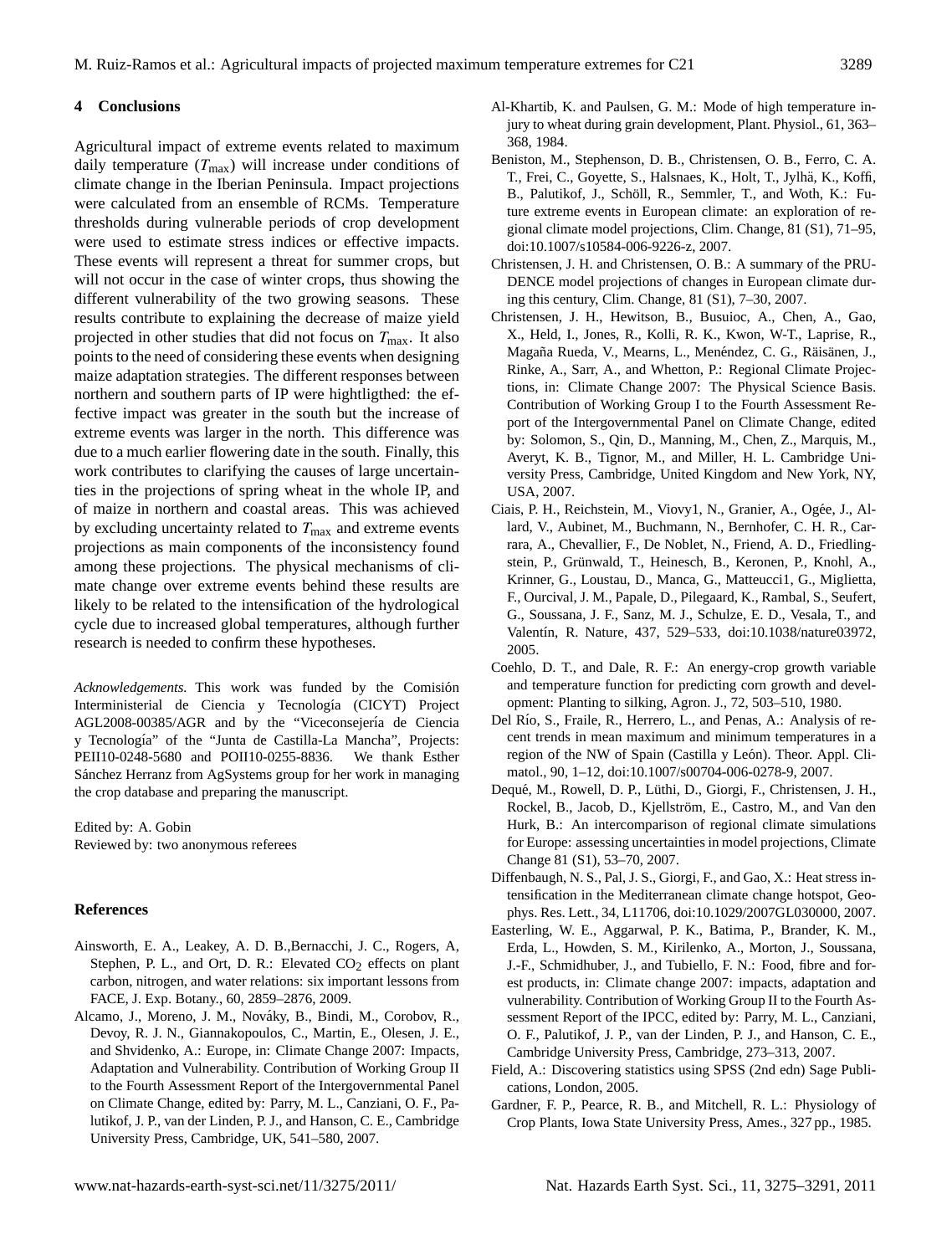Gilmore, E. C., and Rogers, J. S.: Heat units as a method of measuring maturity in corn, Agron. J., 50, 611-615, 1958.

- Giorgi, F., Hewitson, B., Christensen, J., Hulme, M., Von Storch, H., Whetton, R., Jones, R, Mearns, L. O. and Fu, C.: Regional climate information: evaluations and projections, in: Climate change 2001: the scientific basis, Contribution of Working Group I to the Third Assessment Report of IPCC, edited by: Houghton, J. T., Ding, Y., Griggs, D. J., Noguer, M., van der Linden, P. J., Dai, X., Maskell, K., and Johnson, C. A., Cambridge University Press, Cambridge, 739–768, 2001.
- Giorgi, F., Im, E. S., Coppola, E., Diffenbaugh, N. S., Gao, X. J., Mariotti, L., and Shi, Y.: Higher Hydroclimatic Intensity with Global Warming, J. Climate, 24, 5309–5324, [doi:10.1175/2011JCLI3979.1,](http://dx.doi.org/10.1175/2011JCLI3979.1) 2011.
- Guereña, A., Ruiz-Ramos, M., Diaz-Ambrona, C.H., Conde, J.R., and Mínguez, M.I.: Assessment of climate change and agriculture in Spain using climate models, Agron. J., 93, 237–249, 2001.
- Hertig, E., Seubert, S., and Jacobeit, J.: Temperature extremes in the Mediterranean area: trends in the past and assessments for the future, Nat. Hazards Earth Syst. Sci., 10, 2039–2050, [doi:10.5194/nhess-10-2039-2010,](http://dx.doi.org/10.5194/nhess-10-2039-2010) 2010.
- Iglesias, A. and Mínguez, M. I.: Perspectives for maize production in Spain under climate change, in: Climate change and agriculture: analysis of potential international impacts, edited by: Rosenzweig, C., Allen, L. H. Jr, Harper, L. A., Hollinger, S. E., and Jones, J. W., Vol 13, American Society of Agronomy, Madison, WI., 259–273, 1995.
- Jacob, D., Barring, L., Christensen, O. B., Christensen, J. H., de Castro, M., Dequé, M., Giorgi, F., Hagemann, S., Hirschi, M., Jones, R., Kjellström, E., Lenderink, G., Rockel, B., Snchez, E., Schär, C., Seneviratne, S. I., Somot, S., van Ulden A., and van den Hurk, B.: An inter-comparison of regional climate models for Europe: model performance in present-day climate, Clim. Change, 81(S1), 31–52, 2007.
- Jones, C. A. and Kiniry, J. R.: CERES-Maize: A simulation model of maize growth and development, Texas A&M University Press, College Station, TX, 1986.
- Kjellström, E., Bärring, L., Jacob, D., Jones, R., Lenderink, G., and Schär, C.: Modelling daily temperature extremes: recent climate and future changes over Europe, Clim. Change, 81 (S1), 249– 265, [doi:10.1007/s10584-006-9220-5,](http://dx.doi.org/10.1007/s10584-006-9220-5) 2007.
- Loomis, R. S. and Connor, D. J.: Crop ecology: productivity and management in agricultural systems, Reprint with corrections, Cambridge University Press, Cambridge, 1996.
- López-Cedrón, F. X., Boote, K. J., Ruíz-Nogueira, B., and Sau, F.: Testing CERES-Maize versions to estimate maize production in a cool environment, Eur. J. Agron., 23, 89–102, 2005.
- Mariscal, M. J.: Efectos de la fecha de siembra sobre el crecimiento, desarrollo, produccion y uso de agua de genotipos de trigo que ´ difieren en necesidades de vernalización, MSc thesis, Universidad de Córdoba, 1993.
- Mearns, L. O., Katz R. W., and Schneider, S. H.: Extreme High-Temperature Events: Changes in Their Probabilities with Changes in Mean Temperature, J. Clim. Appl. Meteor., 23, 1601– 1613, 1984.
- Mearns, L. O., Giorgi, F., Mcdaniel, L., and Shields, C.: Climate scenarios for the southeast U.S. based on GCM and regional model simulations, Clim. Change, 60, 7–35, 2003.
- Mínguez, M.I., Ruiz-Ramos, M., Díaz-Ambrona, C. H., and Que-

mada, M.: Productivity in agricultural systems under climate scenarios, Evaluation and adaptation, J. Phys., 121, 269–281, 2004.

- Mínguez, M.I., Ruiz-Ramos, M., Díaz-Ambrona, C. H., Quemada, M., and Sau, F.: First-order impacts on winter and summer crops assessed with various high-resolution climate models in the Iberian Peninsula, Clim. Change, 81(SI), 343–355, 2007.
- Moriondo, M., and Bindi, M.: Comparison of temperatures simulated by GCMs, RCMs and statistical downscaling: potential application in studies of future crop development, Clim. Res., 30, 149–160, 2006.
- Moriondo, M., Giannakopoulos, C., and Bindi, M.: Climate change impact assessment: the role of climate extremes in crop yield simulation, Clim. Change, [doi:10.1007/s10584-010-9871-](http://dx.doi.org/10.1007/s10584-010-9871-0) [0,](http://dx.doi.org/10.1007/s10584-010-9871-0) 2010a.
- Moriondo, M., Bindi, M., Kundzewicz, Z. W., Szwed, M., Chorynski, A., Matczak, P., Radziejewski, M., McEvoy, D., and Wreford, A.: Impact and adaptation opportunities for European agriculture in response to climatic change and variability, Mitig. Adapt. Strateg. Glob. Change., 15, 657–679, [doi:10.1007/s11027-010-9219-0,](http://dx.doi.org/10.1007/s11027-010-9219-0) 2010b.
- Murphy, J.: Predictions of climate change over Europe using statistical and dynamical downscaling techniques, Int. J. Climatol., 20, 489–501, 2000.
- Nakicenovic, N. and Swart, R.: Emissions scenarios. Special Report of the Intergovernmental Panel on Climate Change, Cambridge University Press, Cambridge,2000.
- Porter, J. R. and Gawith, M.: Temperatures and the growth and development of wheat: a review. Eur. J. Agron., 10, 23–36, 1999.
- Quemada, M., Cabrera, M. L., and McCracken, D. V.: Nitrogen released from surface-applied cover crop residues: evaluating CERES-N. Agron. J., 89, 723–729, 1997.
- Rebollo, J.: Calibración y verificación de un modelo de simulación de trigo (Ceres-Wheat) para las condiciones del Valle del Guadalquivir y su aplicación al análisis de estrategias de riego. MSc thesis, Universidad de Córdoba, 1993.
- Ritchie, J. T. and Otter, S.: Description and performance of CERES-Wheat: a user-oriented wheat yield model. In: Serv NTI (ed). ARS wheat yield project, Vol ARS-38. Springfield, MI, pp 159– 175, 1985.
- Rosenzweig, C., Iglesias, A., Yang, X. B., Epstein, P. R., and Chivian, E.: Climate Change and U.S. Agriculture: The Impacts of Warming and Extreme Weather Events on Productivity, Plant Diseases, and Pests. Center for health and the global enviroment, Boston, MA, 2000.
- Ruiz-Ramos, M. and Mínguez, M. I.: Evaluating uncertainty in climate change impacts on crop productivity in the Iberian Peninsula, Clim. Res., 44, 69–82, 2010.
- Sadras, V. O. and Monzón, J. P.: Modelled wheat phenology captures rising temperature trends: Shortened time to flowering and maturity in Australia and Argentina, F. Crop. Res., 99, 136–146, 2006.
- Sánchez, E., Gallardo, C., Gaertner, M. A., Arribas, A., and Castro, M.: Future climate extreme events in the Mediterranean simulated by a regional climate model: a first approach. Glob. Planet Change, 44, 163-180, 2004.
- Sánchez, E. and Miguez-Macho, G.: Regional Climate Projections over the Iberian Peninsula: Climate Change Scenarios Modeling. in: Climate in Spain: Past, Present and Future, edited by: Pérez, F. and Boscolo, R., Regional climate change assessment report,